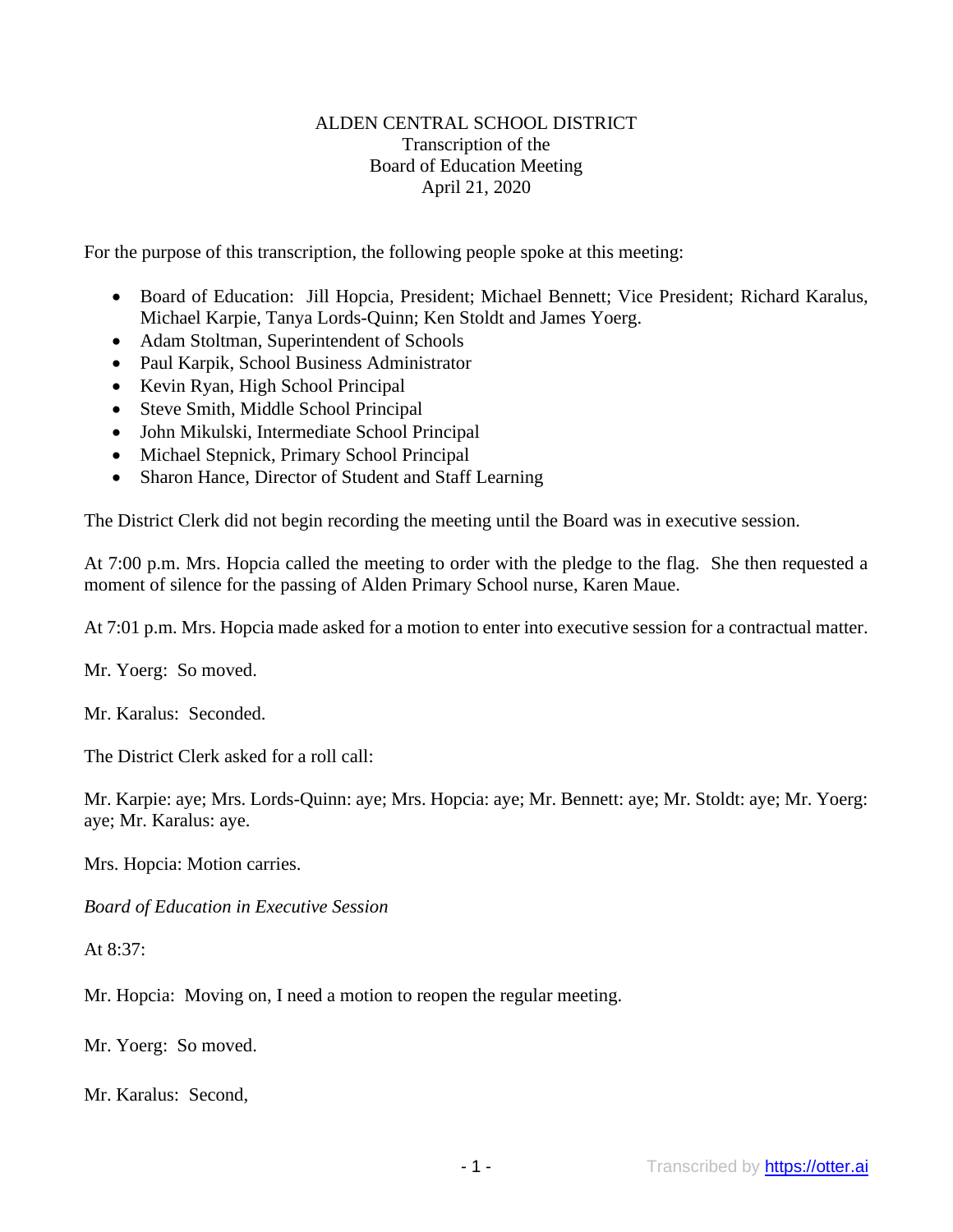Mrs. Hopcia: All in favor?

The District Clerk asked for a roll call:

Mr. Karpie: aye; Mrs. Lords-Quinn: aye; Mrs. Hopcia: aye; Mr. Bennett: aye; Mr. Stoldt: aye; Mr. Yoerg: aye; Mr. Karalus: aye.

Mrs. Hopcia: Opposed? All right. All right. Anyone wishing to address the board?

District Clerk: No, I forgot to remove that from the agenda. We don't have that during this meeting.

Mrs. Hopcia: Oh, there you have it. A motion is needed to approve the Board of Education minutes from the regular meeting held on April 2 2020.

Mr. Yoerg: So moved.

Mr. Karalus: Second.

Mrs. Hopcia: All in favor?

The District Clerk asked for a roll call:

Mr. Karpie: aye; Mrs. Lords-Quinn: aye; Mrs. Hopcia: aye; Mr. Bennett: aye; Mr. Stoldt: aye; Mr. Yoerg: aye; Mr. Karalus: aye.

Mrs. Hopcia: Okay, opposed? Motion carries. A motion is needed to receive warrant and budget status report for the period ending March 31 2020.

Mr. Yoerg: So moved.

Mr. Karalus: Second.

Mrs. Hopcia: Any questions? All in favor?

The District Clerk asked for a roll call:

Mr. Karpie: aye; Mrs. Lords-Quinn: aye; Mrs. Hopcia: aye; Mr. Bennett: aye; Mr. Stoldt: aye; Mr. Yoerg: aye; Mr. Karalus: aye.

Mrs. Hopcia: Opposed? Motion carries. A motion is needed to receive the Treasurer's Report for the period of March 1, 2020, through March 31, 2020.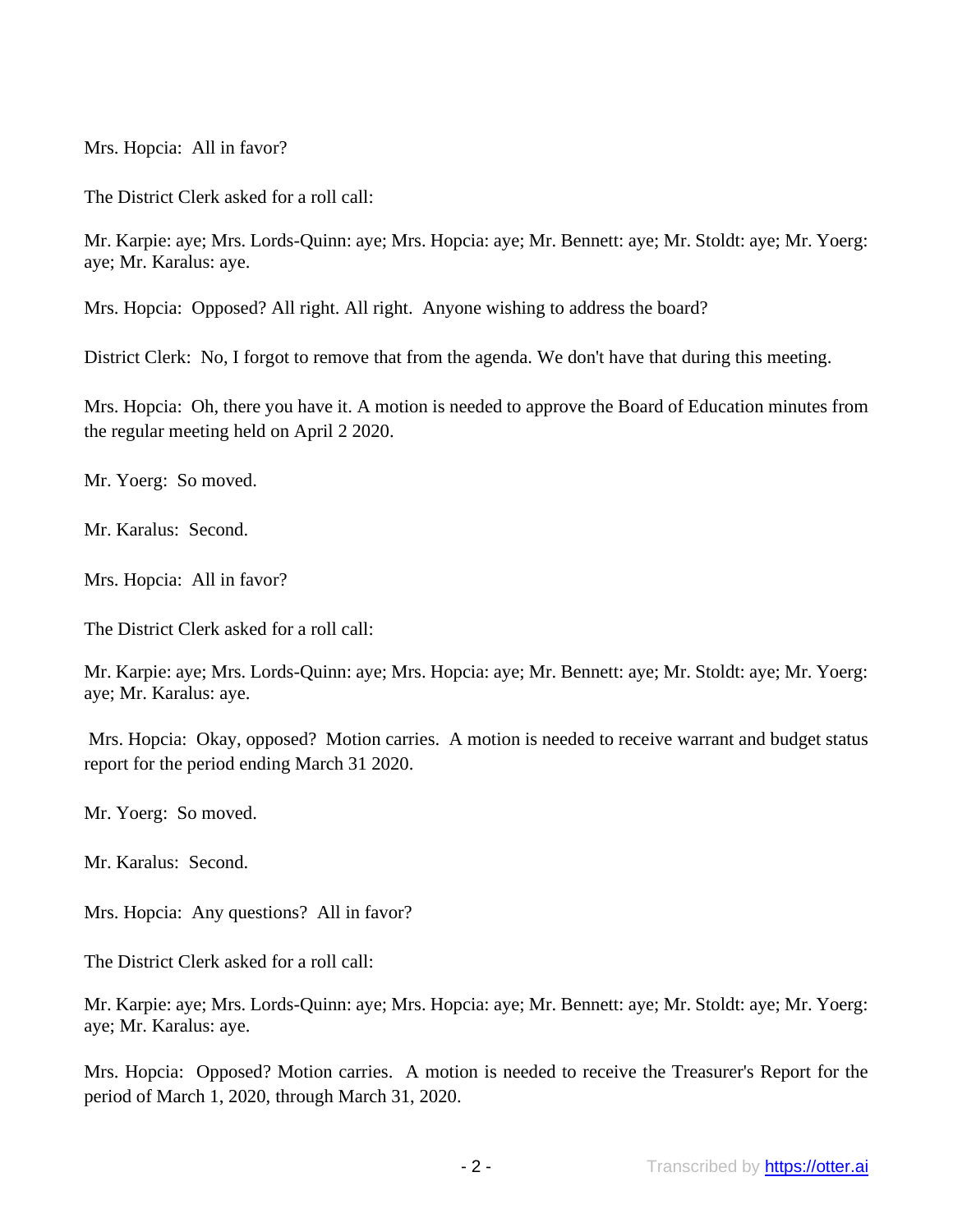Mr. Yoerg: So moved.

Mr. Karalus: Second

Mrs. Hopcia: All in favor?

The District Clerk asked for a roll call:

Mr. Karpie: aye; Mrs. Lords-Quinn: aye; Mrs. Hopcia: aye; Mr. Bennett: aye; Mr. Stoldt: aye; Mr. Yoerg: aye; Mr. Karalus: aye.

Mrs. Hopcia: Motion carries. A motion is needed to receive the extra classroom, classroom activity funds central Treasurer's Report as presented.

Mr. Yoerg: So moved.

Mr. Karalus: Second.

Mrs. Hopcia: Any questions?

Mr. Yoerg: I have a question. There was a number of outstanding checks in there, the one the one for 18,259. Do you know what that was for?

Mr. Karpik: No, I don't Jim. I would have to look into it.

Mr. Yoerg: Okay, yeah, I should have asked before it just it just stuck out as a, that was because that was from back in March, correct?

Mr. Stoltman: Hold on. I'll take a look at my supplemental file. I just gotta call it up.

Mr. Yoerg: That's okay. You can email us if you want. I just wanted to know, it just kind of stuck out as a very large amount.

Mr. Stoltman: Hold on. Alright, we'll get it, we'll get it to you. I'm looking at, I'm up to the MOAs in my supplemental file.

District Clerk: This is included in your board Doc's agenda.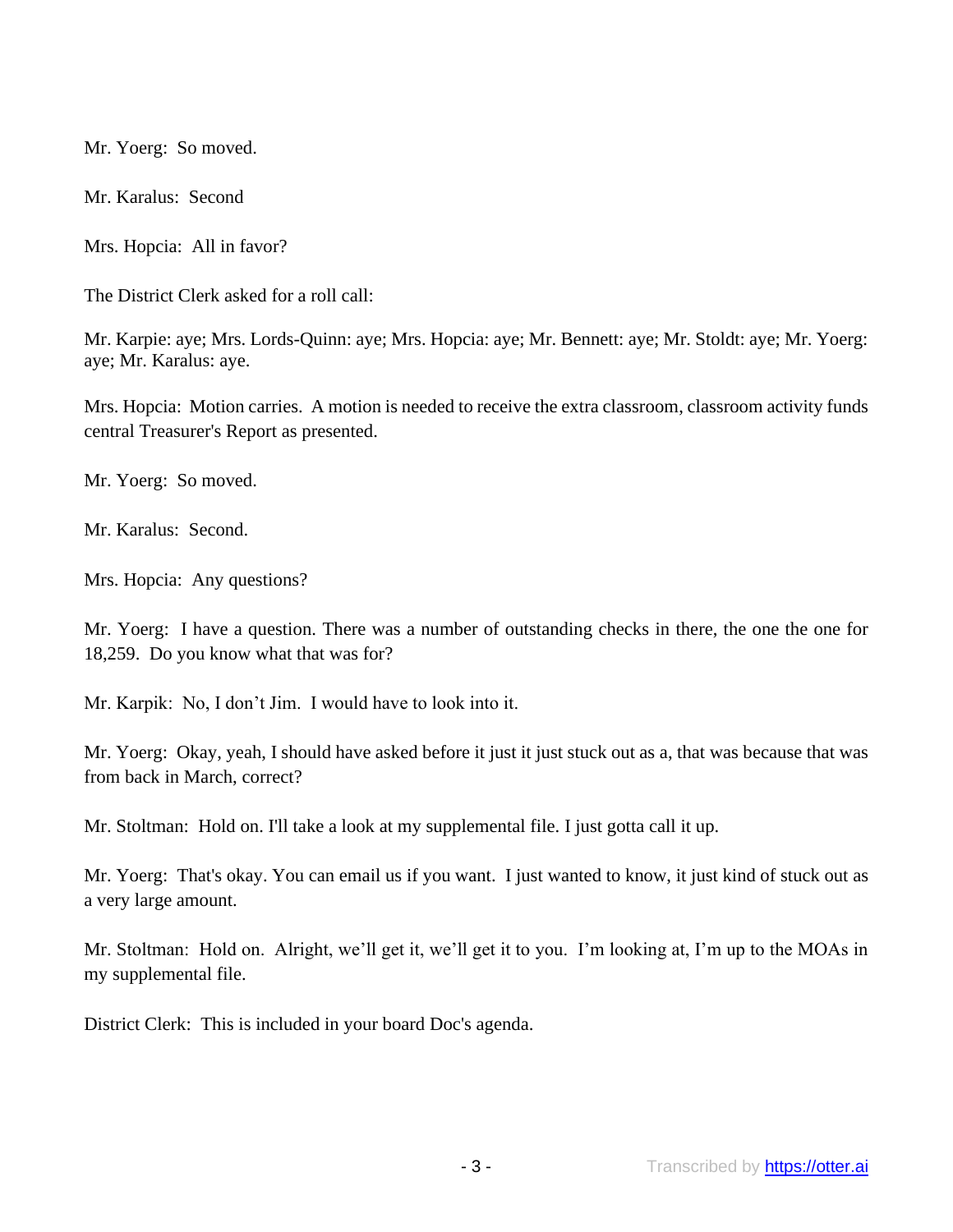Mr. Yoerg: Yeah, and for some reason, when mine came through the email portion of it was kind of messed up on the bottom part of it, it might have been on there but I'm not sure. So you can email us. That'd be great.

Mrs. Hopcia: All right. All in favor?

The District Clerk asked for a roll call:

Mr. Karpie: aye; Mrs. Lords-Quinn: aye; Mrs. Hopcia: aye; Mr. Bennett: aye; Mr. Stoldt: aye; Mr. Yoerg: aye; Mr. Karalus: aye.

Mrs. Hopcia: Motion carries.

Mr. Karalus: I'm looking at the middle school account, I'm looking at the..

Mr. Smith: That's for the middle school trip, I believe. I'm sorry to interrupt, but I believe that's if it's 18,000. That's the money that we have for possibly refunds.

Mr. Stoltman: Thank you, Steve.

Mr. Yoerg: Thank you, Steve.

Mrs. Hopcia: Okay, the revenue flowchart and trial balance report were included in your packets. A motion is needed to grant tenure to the following instructional personnel upon recommendation of the superintendent, Katie Ferrantino.

Mr. Yoerg: So moved.

Mr. Karalus: Second,

Mrs. Hopcia: Any commentary on Katie?

Mr. Stoltman: Mr. Mikulski? Can we unmute him and I don't see that Katie's on with us tonight, is she? Yes she is, there she is.

District Clerk: Hold on, I gotta find both of them.

*(Unintelligible)*

Mr. Mikulski: I'm very proud to share Katie with you this evening. She has just done a fantastic job over the last four years in the building, she really has, you know, become a valued member of the fifth grade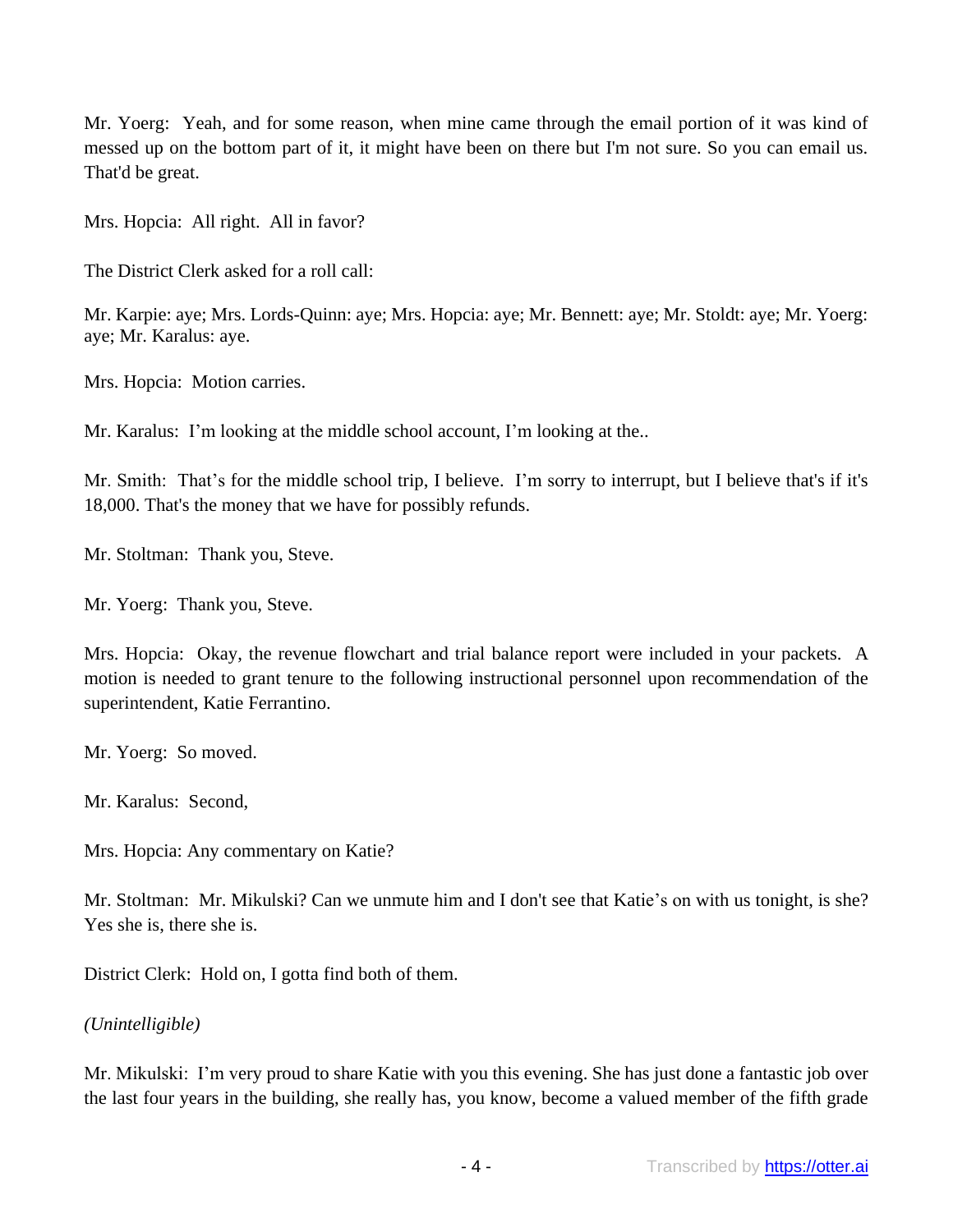team. And really a leader in the building. She's taken on a lot of different responsibilities because she's one of those people who just you know, anytime I say I have this idea of something I want to try, Katie's right there and she, you know, not only takes on the initiative but just does an outstanding job and you know, her, her effort and her initiative really is infectious with the faculty, her colleagues as well as the students. I'm very proud of the work that Katie's done.

Mrs. Hopcia: Katie? Anything you want to say?

Ms. Ferrentino: Um, yeah, I just first off want to thank all of you for making this happen. Despite all that's going on, it's been emotional for us. So it's nice to have like a little sunshine to what's been a crazy start of a month, I guess you could say, um, thank you for trusting me to be a vital role in this District. I, I feel very fortunate to be chosen to work here. I came in four years ago, unsure if teaching was for me after working in a, you know, an environment that wasn't what I was expecting. And since coming to Alden, I know that this is the passion that I'm meant to be, and it excites me coming to work every day. And I'm hoping we can get back in the classroom soon. And I want to thank everyone who's kind of helped me get to this point. So thank you.

Mrs. Hopcia: Wonderful. All right. All in favor?

The District Clerk asked for a roll call:

Mr. Karpie: aye; Mrs. Lords-Quinn: aye; Mrs. Hopcia: aye; Mr. Stoldt: aye; Mr. Bennett: aye; Mr. Yoerg: aye; Mr. Karalus: aye.

Mrs. Hopcia: Motion carries. Congratulations Katie. Everybody.

*(Board members congratulating and clapping)*

Mrs. Hopcia: Alright, a motion is needed to approve the following resolution: be it resolved that the Board of Education of the Alden Central School District hereby approves a memorandum of agreement between Alden Central Sschools and the Alden Central Schools Related Personnel Associated, Association as presented and authorize Adam Stoltman, superintendent of schools, to sign and execute the same.

Mr. Yoerg: So moved.

Mr. Karalus: Second

Mrs. Hopcia: Any questions?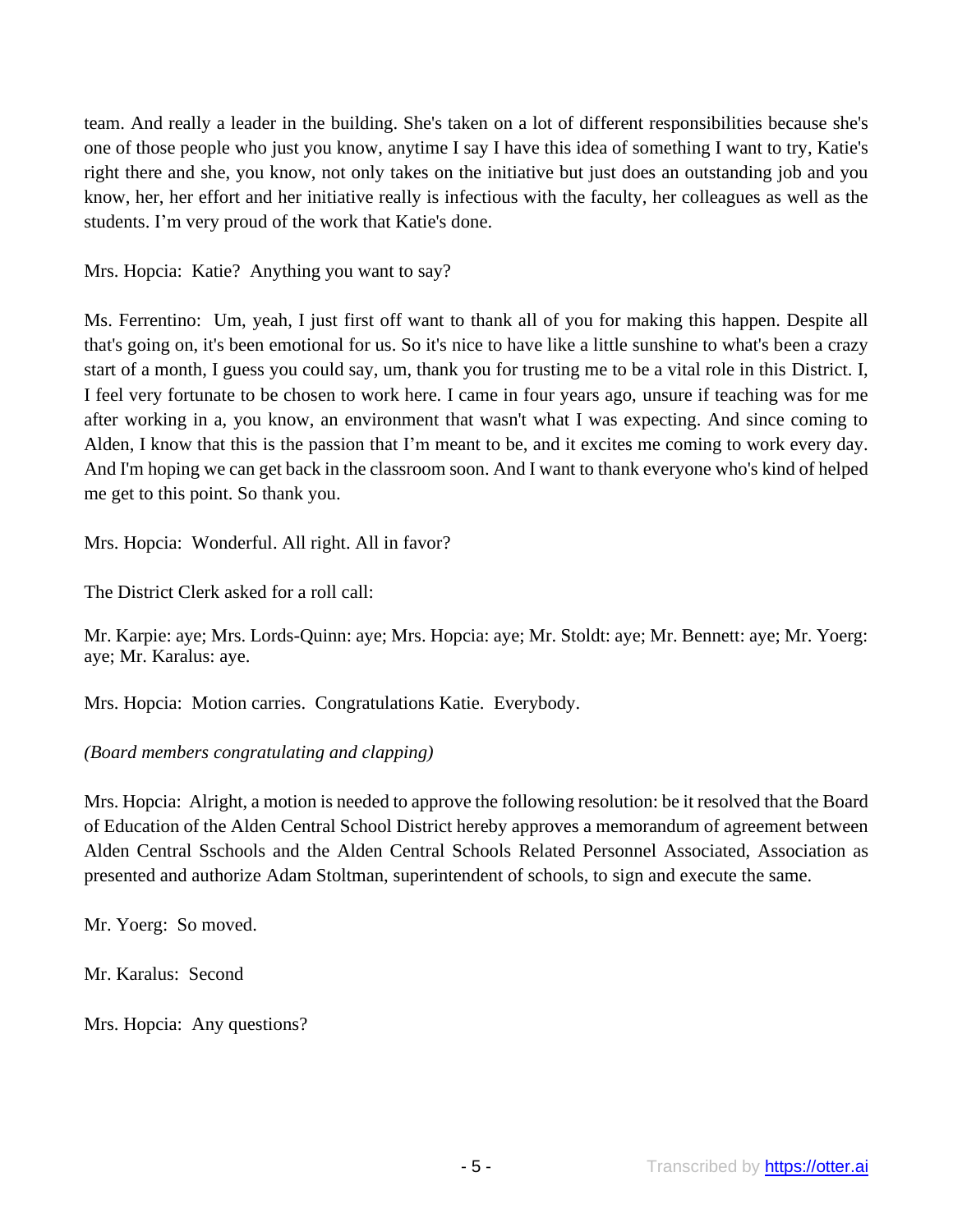Mr. Yoerg: I noticed and also the data on here was to the 29<sup>th</sup>. School has been extended now, closed til the 15<sup>th</sup>. So it's my assumption by our approval from a couple meetings ago that we'll put another one in place before the 29<sup>th</sup> then?

Mr. Stoltman: We'll, we'll evaluate that. You didn't get signed copies of these however, the, the unit presidents came in and signed the day before the governor made that announcement in preparation for this meeting, so at the time that we executed this, we weren't sure. We. we didn't know they were closing, closing to 15. We'll, we'll reevaluate that, you know, moving forward and come to you, perhaps in May with another extension.

Mr. Yoerg: Okay. Great.

Mr. Stoltman: Thanks.

Mr. Yoerg: Thank you.

Mrs. Hopcia: Any further conver, conversation? All in favor?

The District Clerk asked for a roll call:

Mr. Karpie: aye; Mrs. Lords-Quinn: aye; Mrs. Hopcia: aye; Mr. Bennett: aye; Mr. Stoldt: aye; Mr. Yoerg: aye; Mr. Karalus: aye.

Mrs. Hopcia: Motion carries. A motion is needed to approve the following resolution: be it resolved that the Board of Education of the Alden Central School District hereby approves a memorandum of agreement between all Alden Central Schools and the Alden Central School Employees Association as presented, and authorize Adam Stoltman, superintendent of schools to sign and execute the same.

Mr. Yoerg: So moved.

Mr. Karalus: Second.

Mrs. Hopcia: Any questions? All in favor?

The District Clerk asked for a roll call:

Mr. Karpie: aye; Mrs. Lords-Quinn: aye; Mrs. Hopcia: aye; Mr. Bennett: aye; Mr. Stoldt: aye; Mr. Yoerg: aye; Mr. Karalus: aye.

Mrs. Hopcia: Motion carries. A motion is needed to approve the following resolution: be it resolved that the Board of Education of the Alden Central School District hereby approves a memorandum of agreement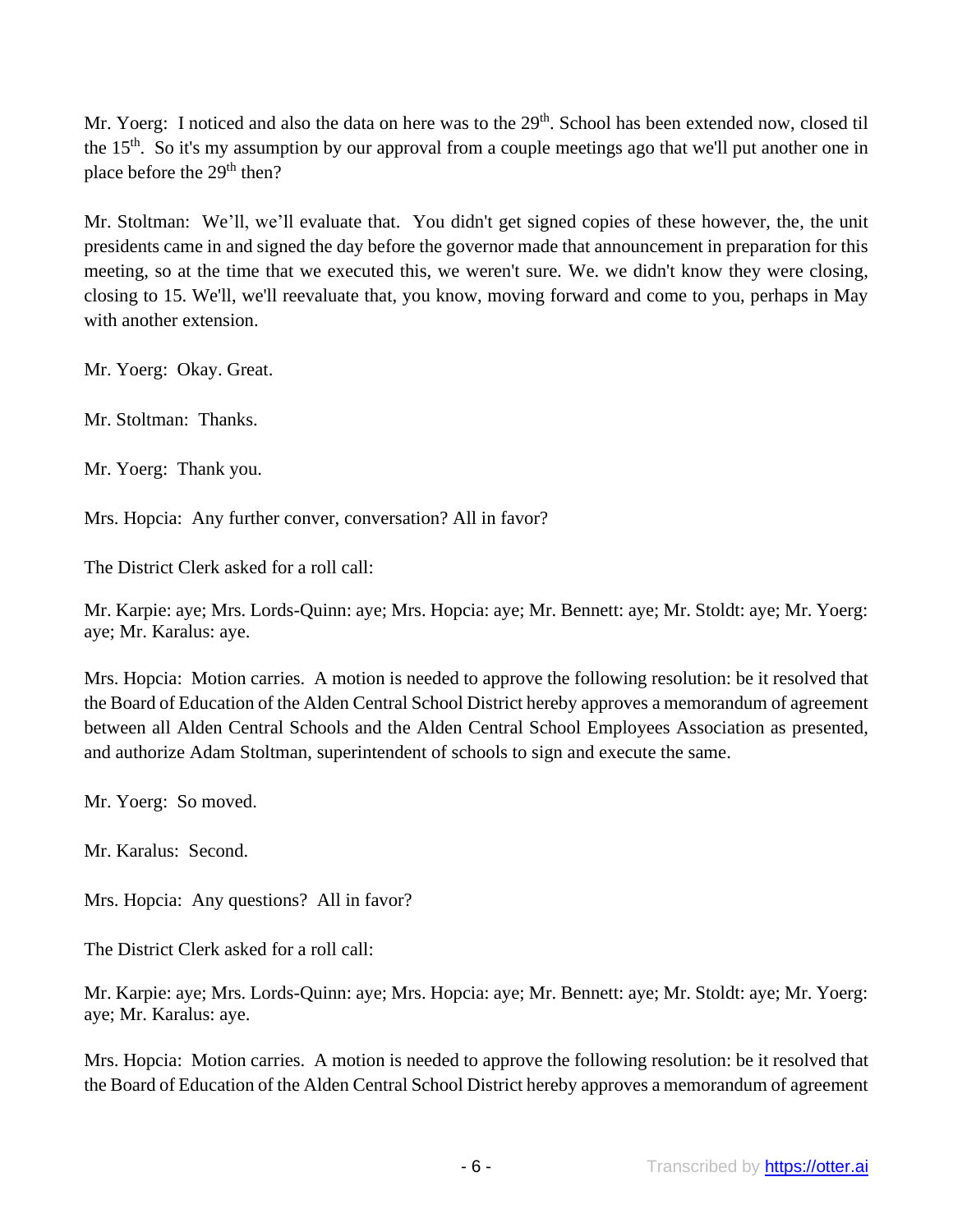between all Alden Central Schools and the Certified Occupational Therapist Assistant as presented, and authorize Adam Stoltman, superintendent of schools to sign and execute the same.

Mr. Yoerg: So moved.

Mr. Karalus: Second.

Mrs. Hopcia: Questions? All in favor?

The District Clerk asked for a roll call:

Mr. Karpie: aye; Mrs. Lords-Quinn: aye; Mrs. Hopcia: aye; Mr. Bennett: aye; Mr. Stoldt: aye; Mr. Yoerg: aye; Mr. Karalus: aye.

Mrs. Hopcia: Okay, motion carries. A motion is needed to approve the following resolution: be it resolved that the Board of Education of the Alden Central School District hereby approves a memorandum of agreement between Alden Central Schools and the Civil Service Employee Association as presented, and to authorize Adam Stoltman, superintendent of schools, to sign and execute the same.

Mr. Yoerg: So moved.

Mr. Karalus: Second.

Mrs. Hopcia: Any question? All in favor?

The District Clerk asked for a roll call:

Mr. Karpie: aye; Mrs. Lords-Quinn: aye; Mrs. Hopcia: aye; Mr. Bennett: aye; Mr. Stoldt: aye; Mr. Yoerg: aye; Mr. Karalus: aye.

Mrs. Hopcia: Motion carries. A motion is needed to approve the following resolution: be it resolved that the Board of Education of the Alden Central School District hereby approves memorandum of agreements between Alden Central Schools and the following lunch monitors as presented, and to authorize Adam Stoltman, superintendent of schools, to sign and execute the same, as listed.

Mr. Yoerg: So moved.

Mr. Karalus: Second.

Mrs. Hopcia: Any questions? All in favor?

The District Clerk asked for a roll call: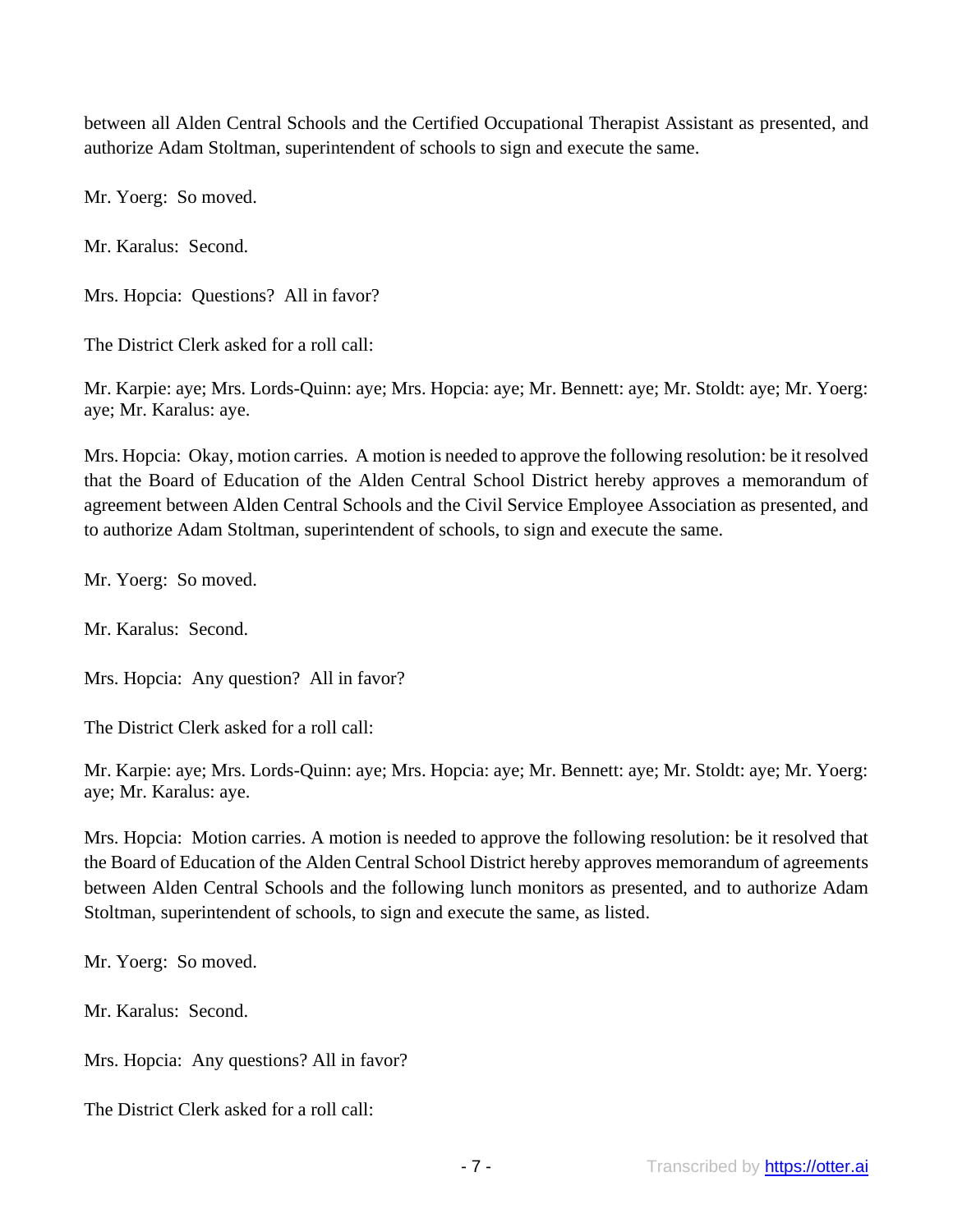Mr. Karpie: aye; Mrs. Lords-Quinn: aye; Mrs. Hopcia: aye; Mr. Bennett: aye; Mr. Stoldt: aye; Mr. Yoerg: aye; Mr. Karalus: aye.

Mrs. Hopcia: Motion carries. A motion is needed to accept the following resolution. resolved that upon the recommendation of the superintendent of schools, the Alden Central School District's Board of Education hereby adopts the BOCEC's administrative budget for 2020-2021 as presented at \$3,568,412.

Mr. Yoerg: So moved.

Mr. Karalus: Second.

Mrs. Hopcia: Any questions? All in favor?

The District Clerk asked for a roll call:

Mr. Karpie: aye; Mrs. Lords-Quinn: aye; Mrs. Hopcia: aye; Mr. Bennett: aye; Mr. Stoldt: aye; Mr. Yoerg: aye; Mr. Karalus: aye.

Mrs. Hopcia: Motion carries. A motion is needed to accept the following resolution: resolved that, upon the recommendation of the Superintendent of Schools, the Alden Central School District's Board of Education casts one vote for each of the following, as indicated on the ballot as presented, in the annual election of two (2) members of the Board of Education of the Board of Cooperative Educational Services, First Supervisory District, Erie County, each for three (3) year terms commencing July 1, 2020 through June 30, 2023. Janet McGregor-Plarr from Frontier and John Sherman from Tonawanda. City Schools.

Mr. Yoerg: So moved.

Mr. Karalus: Second.

Mrs. Hopcia: Any questions? All in favor?

The District Clerk asked for a roll call:

Mr. Karpie: aye; Mrs. Lords-Quinn: aye; Mrs. Hopcia: aye; Mr. Bennett: aye; Mr. Stoldt: aye; Mr. Yoerg: aye; Mr. Karalus: aye.

Mrs. Hopcia: Motion carries. A motion is needed, upon the recommendation of the superintendent of schools, to enter into a memorandum of agreement as presented with Depew Union Free School District for the purpose of merging wrestling teams at the varsity level for the 20-21 winter athletic season.

Mr. Yoerg: So moved.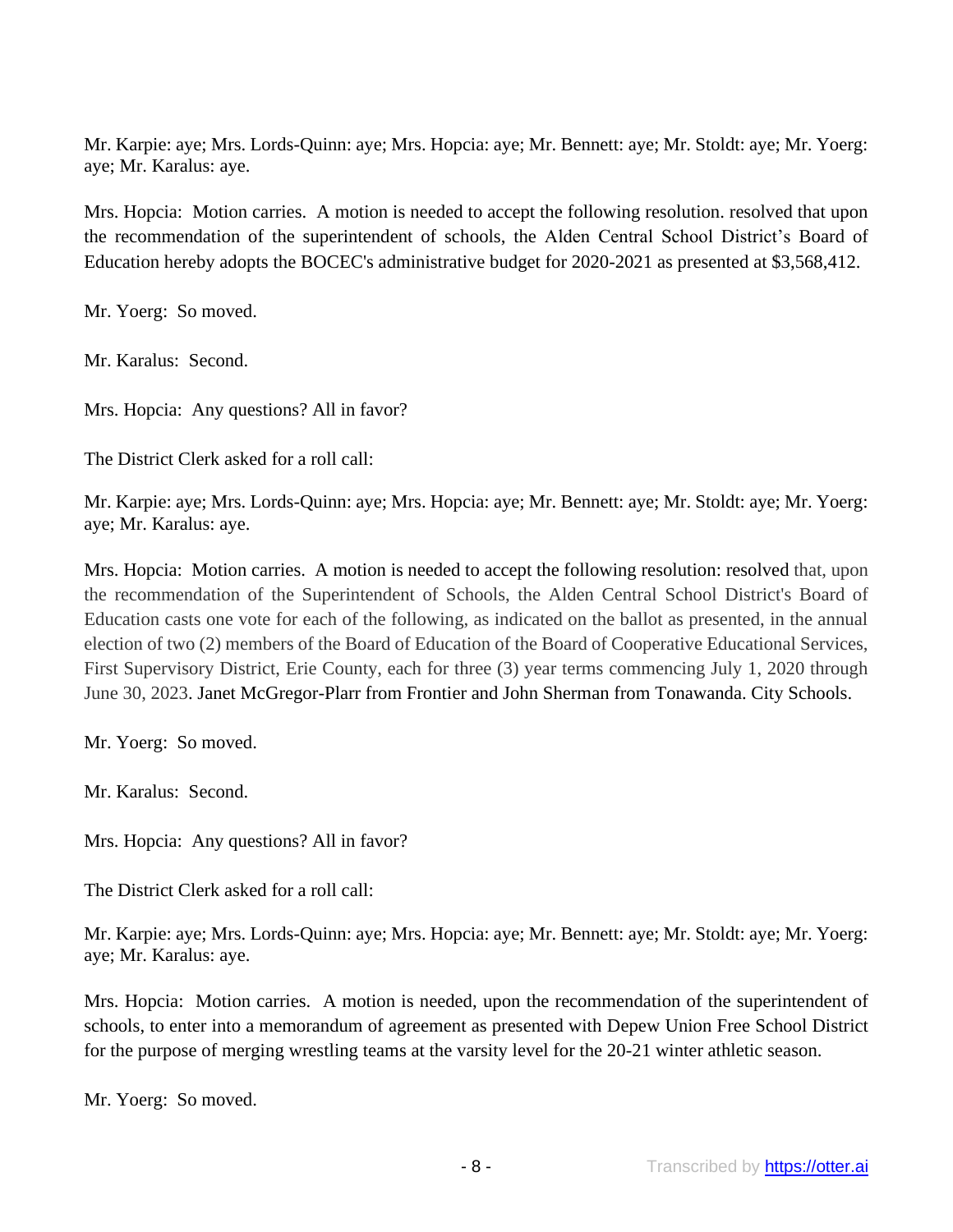Mr. Karalus: Second.

Mrs. Hopcia: Any questions?

Mr. Yoerg: Is there, is there a uh limit that they have to have, is there a certain number of students that have to participate in order for that to go off? Or is it?

Mr. Stoltman: You mean, from, from Depew or from us?

Mr. Yoerg: From both? Because the numbers were low before, correct, for wrestling? Pretty low?

Mr. Stoltman: Yeah, the numbers for us were low, but then we combined with, with Depew, and we actually had over 16 student athletes participate between the two schools. I think it was almost a 50/50 split.

Mr. Yoerg: Okay, good.

Mr. Stoltman: Yeah. So that's the, that was the purpose behind combining. If you remember, last year, we were in jeopardy of not having a program and Depew was in the same boat, and they reached out to us so. But yeah, I'm sure we would reevaluate if for some reason we only had eight or ten kids sign up. I'm sure we would reevaluate along with Depew at that point, decide whether or not we'd move forward.

Mr. Yoerg: Yeah, exciting stuff. That's great.

Mr. Karalus: And it sounds like most of the matches and practices are going to take place at Alden.

Mr. Stoltman: They like the arrangement that we had this year, and that was that they bused their kids over for practice. We, all of our home meets were at Alden with the exception of one they asked to do one for their seniors on their campus. And of course, we, we did agree to that. Akron did the same thing for us a couple years ago, if you remember, we were allowed to host one match at Alden.

Mrs. Hopcia: Okay, any further discussion? All in favor?

The District Clerk asked for a roll call:

Mr. Karpie: aye; Mrs. Lords-Quinn: aye; Mrs. Hopcia: aye; Mr. Bennett: aye; Mr. Stoldt: aye; Mr. Yoerg: aye; Mr. Karalus: aye.

Mrs. Hopcia: Motion carries. A motion is needed to accept the following resolution: be it resolved that the Board of Education of the Alden Central School District has reviewed and accepted the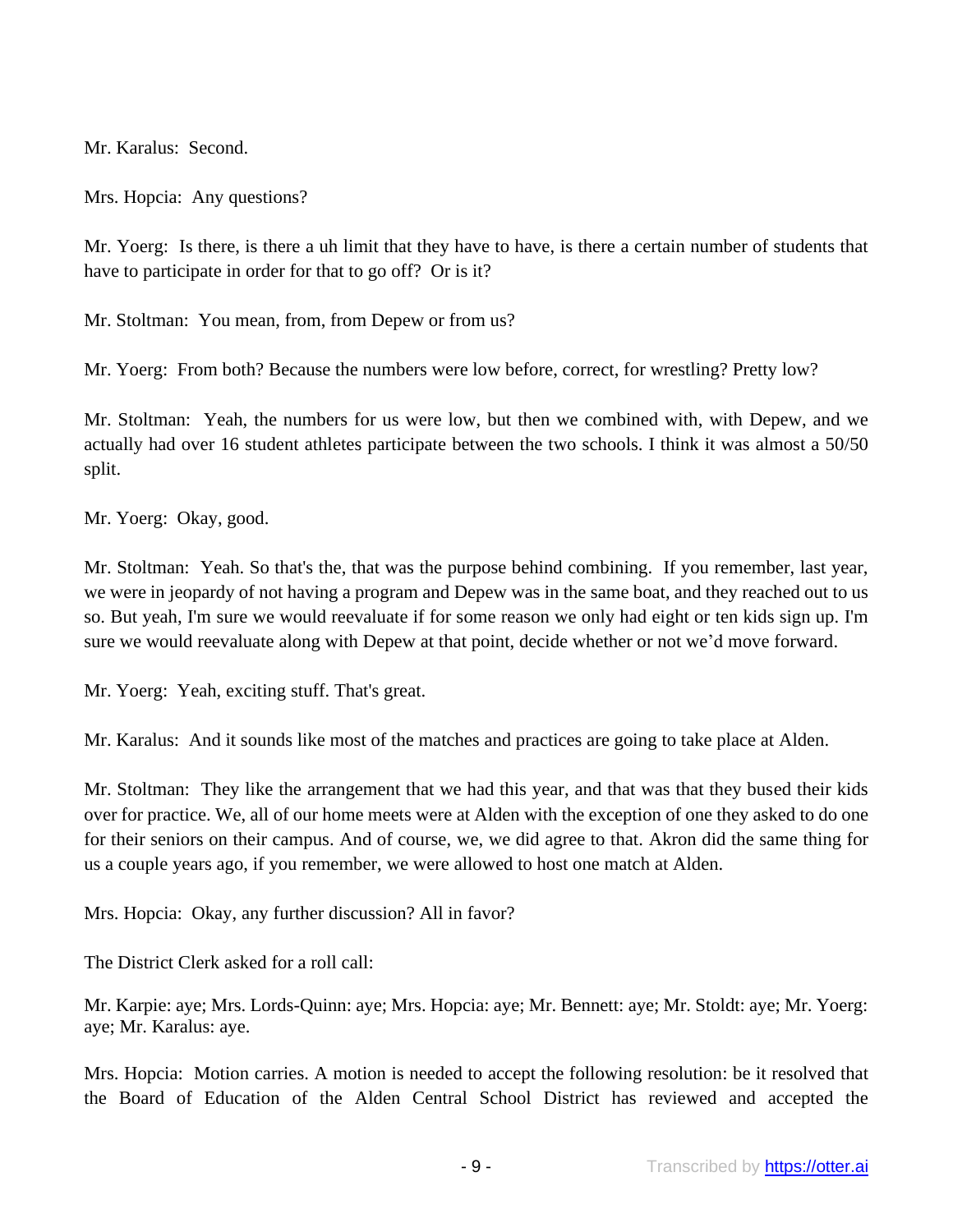recommendations of the Committee on special education from the meetings held on February 26, March 5th, 6<sup>th</sup>, 9<sup>th</sup>, 10<sup>th</sup>, 12<sup>th</sup>, 13<sup>th</sup>, 24<sup>th</sup>, 30<sup>th</sup>, 31<sup>st</sup>, April 2<sup>nd</sup>, 6<sup>th</sup> and 7<sup>th</sup>, 2020.

Mr. Yoerg: So moved.

Mr. Karalus: Second.

Mrs. Hopcia: Questions All in favor?

The District Clerk asked for a roll call:

Mr. Karpie: aye; Mrs. Lords-Quinn: aye; Mrs. Hopcia: aye; Mr. Bennett: aye; Mr. Stoldt: aye; Mr. Yoerg: aye; Mr. Karalus: aye.

Mrs. Hopcia: Motion carries. A motion is needed to accept the following resolution: be it resolved the Board of Education of the Alden Central School District has reviewed and accepted the recommendations of the Committee on preschool special education from the meetings held on March  $11<sup>th</sup>$ ,  $19<sup>th</sup>$  and  $24<sup>th</sup>$ , 2020.

Mr. Yoerg: So moved.

Mr. Karalus: Second.

Mrs. Hopcia: Any questions? All in favor?

The District Clerk asked for a roll call:

Mr. Karpie: aye; Mrs. Lords-Quinn: aye; Mrs. Hopcia: aye; Mr. Bennett: aye; Mr. Stoldt: aye; Mr. Yoerg: aye; Mr. Karalus: aye.

you're still Are New York during

the paralysis by

Mrs. Hopcia: Motion carries. A motion is needed to approve transportation requests for the 20-2021 school year as follows upon the recommendation of the superintendent, as listed,

Mr. Yoerg: So moved.

Mr. Karalus: Second.

Mrs. Hopcia: Any questions? All in favor?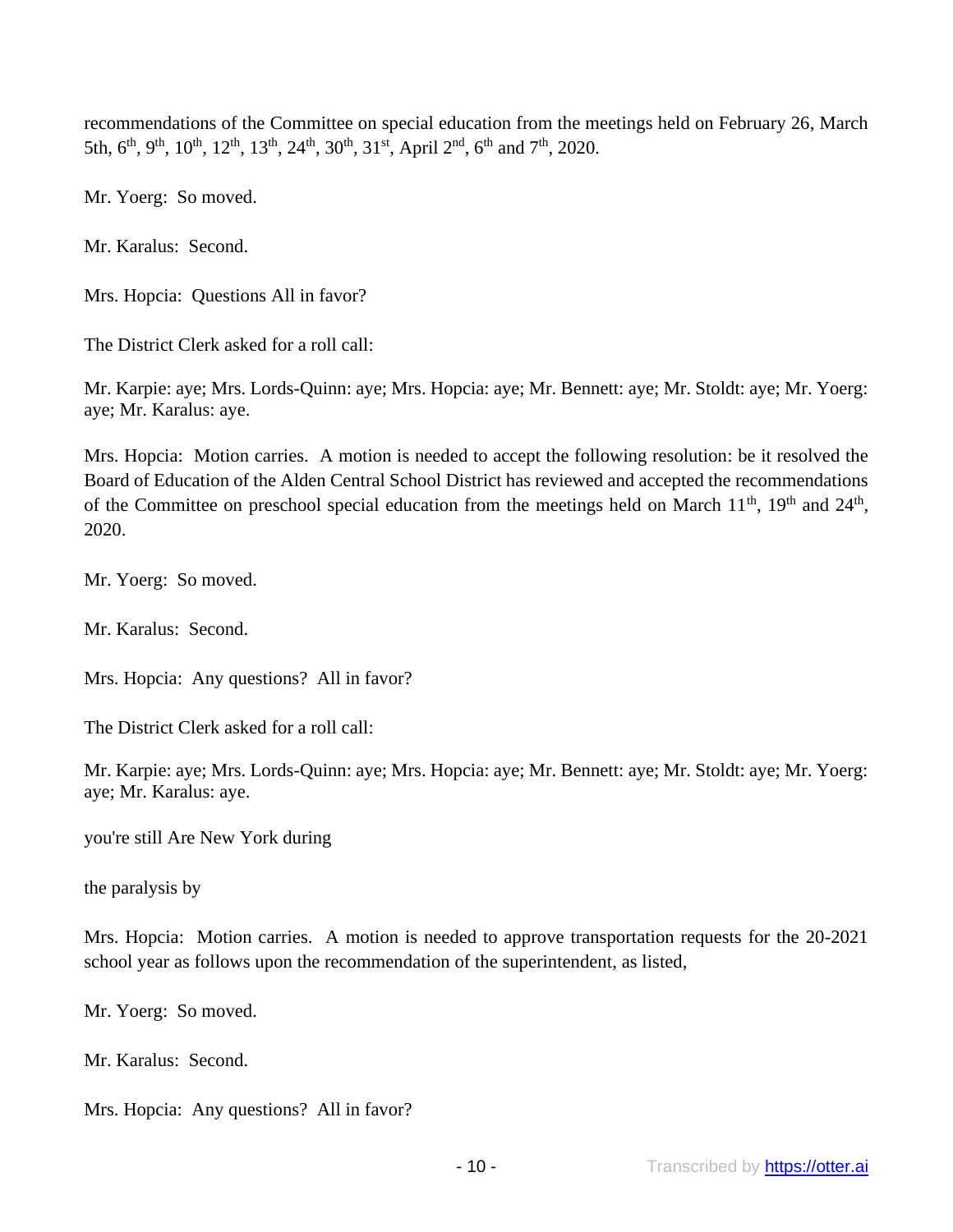The District Clerk asked for a roll call:

Mr. Karpie: aye; Mrs. Lords-Quinn: aye; Mrs. Hopcia: aye; Mr. Bennett: aye; Mr. Stoldt: aye; Mr. Yoerg: aye; Mr. Karalus: aye.

Mrs. Hopcia: Motion carries. A motion is needed, upon the recommendation of the Superintendent, to accept the following donation of \$500 from the Alden boosters club to the Alden High School seniors, class of 2020.

Mr. Yoerg: So moved.

Mr. Karalus: Second.

Mrs. Hopcia: Any questions? All in favor?

The District Clerk asked for a roll call:

Mr. Karpie: aye; Mrs. Lords-Quinn: aye; Mrs. Hopcia: aye; Mr. Bennett: aye; Mr. Stoldt: aye; Mr. Yoerg: aye; Mr. Karalus: aye.

Mrs. Hopcia: Motion carries. A motion is needed to approve the terms and conditions of the following contract as presented and to authorize Adam Stoltman, superintendent of schools, and or the School Board President to sign the same: Thumbs Up Video - videography services for the 2020 football season.

Mr. Yoerg: So moved.

Mr. Karalus: Second.

Mrs. Hopcia: Any questions?

Mr. Yoerg: Just to clarify, this is a requirement. We have to do this, correct?

Mr. Stoltman: Yes.

Mr. Stoldt: *(Unintelligible)* football-wise in Section six football handbook. The teams do have to produce *(Unintelligible)*.

Mr. Yoerg: Yeah, I want to make sure because when it's an expense that's added on, but it's a required expense that we have to do according to, to stay in line with Section VI.

Mr. Stoldt: They do need *(Unintelligible).*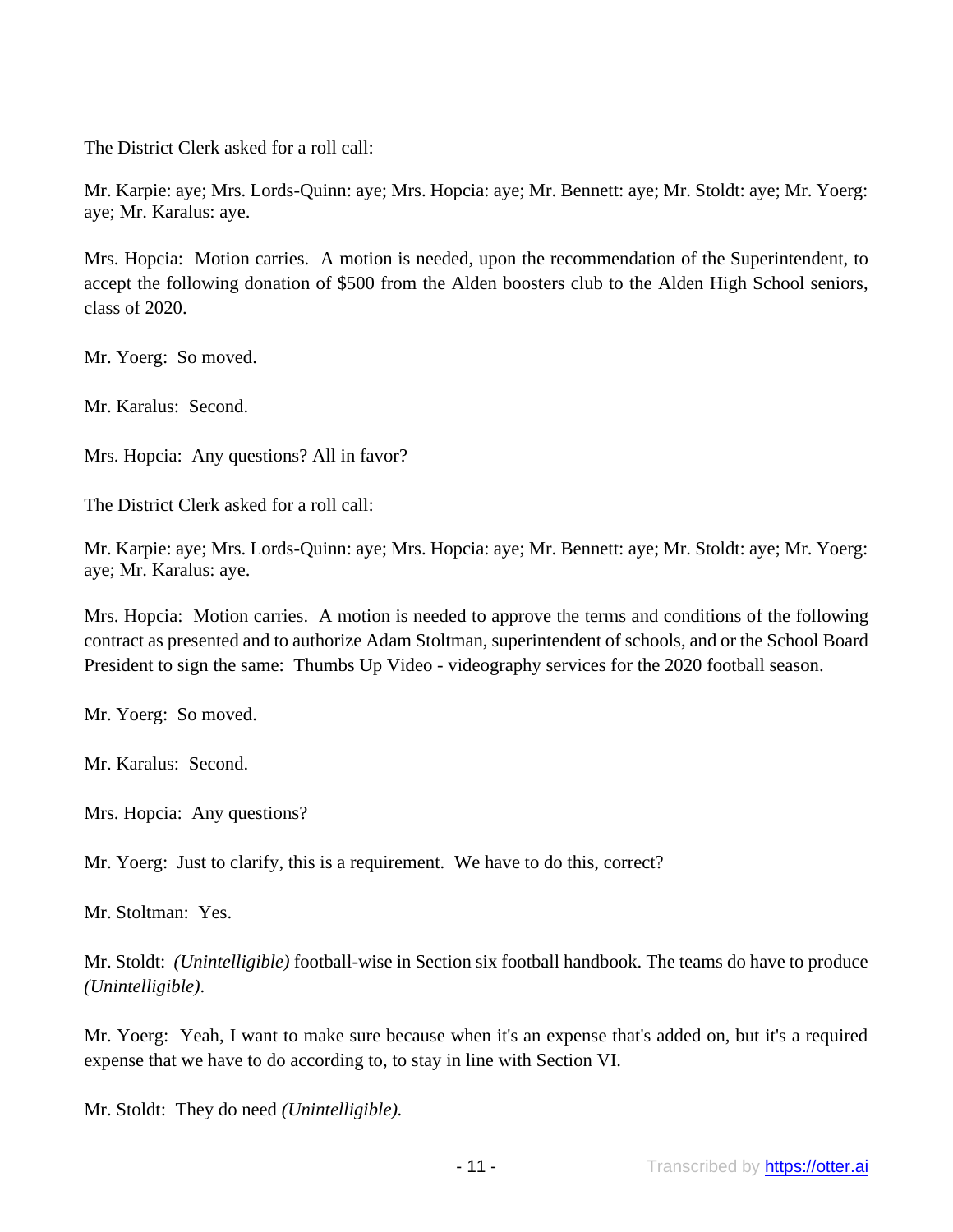Mr. Yoerg: I just wanted to make sure everyone understood that. So, thank you.

Mrs. Hopcia: Any further discussion? All in favor?

The District Clerk asked for a roll call:

Mr. Karpie: aye; Mrs. Lords-Quinn: aye; Mrs. Hopcia: aye; Mr. Bennett: aye; Mr. Stoldt: aye; Mr. Yoerg: aye; Mr. Karalus: aye.

Mrs. Hopcia: Motion carries. All right, moving on to my reports. Well, *(unintelligible)*. Thanks to all of the teachers and staff for sticking with it and working hard from their homes and keeping everyone safe and feeding people doing everything you do, we really appreciate it. I do want to make sure that my, for, my board understands that at the end of the meeting, they're going to have to attempt to log into another zoom. So we're gonna hope that it all goes without a hitch. But I set it up on another device; if you have another device that you can set it up from, that would probably help. So moving on to board comments, Mike Karpie, anything?

Mr. Karpie: I'm all set. The Zoom where we go into, is not *(unintelligible),* correct?

Mrs. Hopcia: It is not, it is, it is for Executive Session.

Mr. Karpie: Right. And I think that should have been stated.

Mrs. Hopcia: I'm sorry, I apologize.

Mr. Karpie: I'm all set.

Mrs. Hopcia: All right. Well, anything else Mike?

Mr. Karpie: No, I'm all set.

Mrs. Hopcia: Tanya?

Mrs. Lords-Quinn: Nothing yet.

Mrs. Hopcia: Mike Bennett?

Mr. Bennett: Same thing that you had said Jill. Just thanks to everybody, the Food Service, everybody passing out the food. Just everyone that's keeping the buildings up and running. We appreciate it.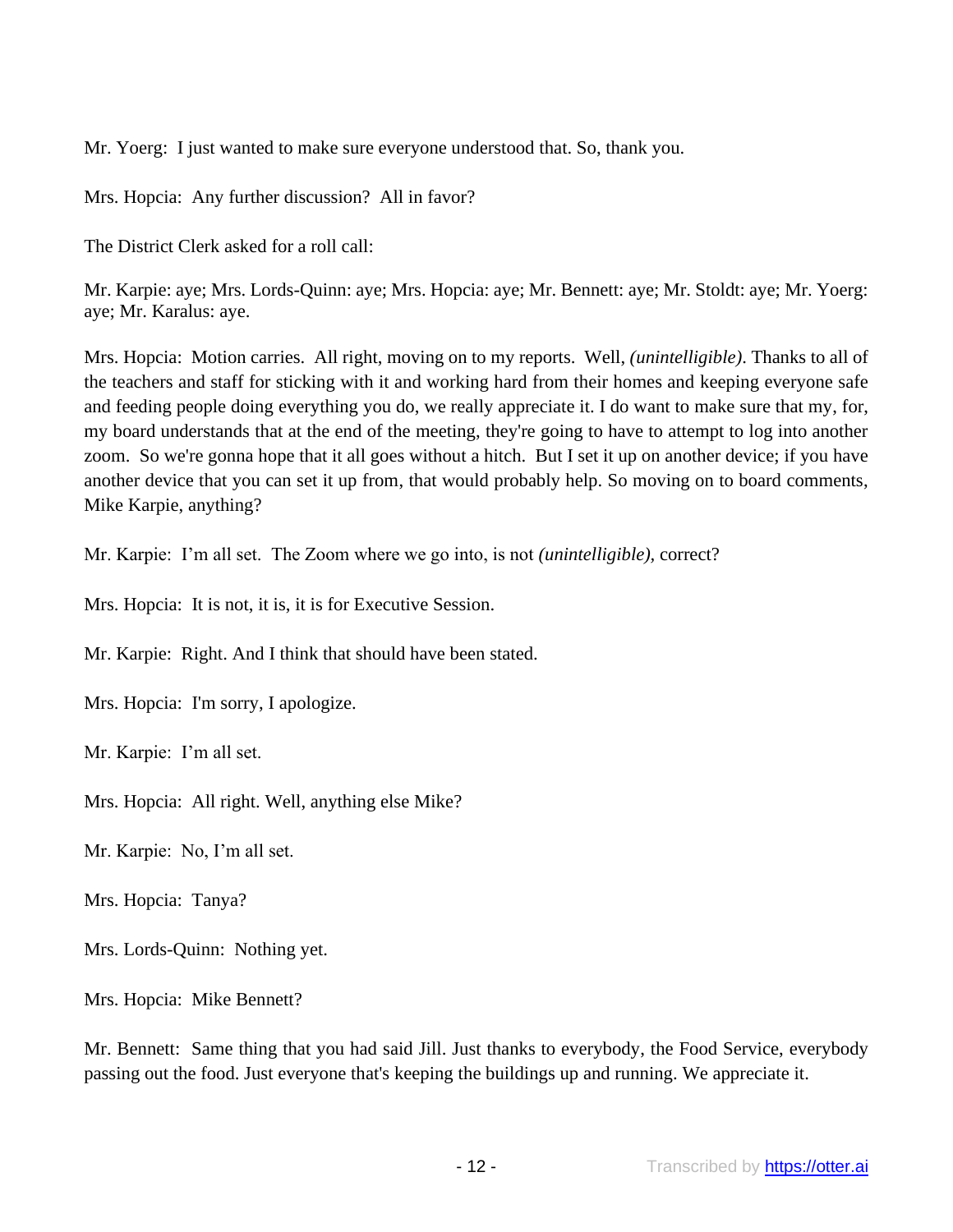Mrs. Hopcia: Absolutely. Ken?

Mr. Stoldt: Thanks to everybody for pitching and doing their part.

Mrs. Hopcia: Jim?

Mr. Yoerg: I'm good. Thanks you.

Mrs. Hopcia: And Rich.

Mr. Karalus: I want to thank everybody also, and also say that Adam did an excellent job on the town hall meeting. I was listening in on it, and even managed to answer, or ask a question of him. And I just thought it was great. I thought participation was really good. We had a lot of people who were at that meeting, more than, more than at the in person meetings. Maybe we need to do it by zoom in the future to get more participation. I thought it was great. But Adam, you did a great job. Thanks. I think the community appreciate that.

Mrs. Hopcia: Thank you for reminding us of that. I appreciate that. All right. I guess we are moving over to you, Adam.

Mr. Stoltman: Okay, Tracy's got on here just for discussion. I didn't know, this is the time of year we kind of take a look at the board schedule for next year. For consistency purposes, I asked that she have it on the agenda, but by no means do we have to act on it. I thought it might be wise for us to kind of wait and see how things kind of land; there's no requirement that we adopt at any certain time. We can adopt as late as June. But for consistency purposes, it was on our board planning calendar, we have it there for you to, to take a look at it. You know, always open to your input if Thursdays, I know in the past, we've adjusted Thursday meetings when we've had concerts or musicals. If that's something that you want to continue to do, we can take a look once we get the concert and musical and play schedules from our folks and, you know, propose something like that to you. But again, no rush on that.

Mrs. Hopcia: Okay. Perfect. Still you Adam.

Mr. Stoltman: All right. And I'm going to turn it over to Paul. Paul, I think is going to take the screen over, correct Trace?

District Clerk: Yep, I'll make him the host.

Mr. Stoltman: Okay. As Paul gets ready just for you know, folks in the audience day in and day out, I'm sure if you're tuning into the governor, the Erie County Executive, you're seeing updates not only on COVID-19, but also the state of affairs as it comes to finances. And as the governor's alluded, it's, you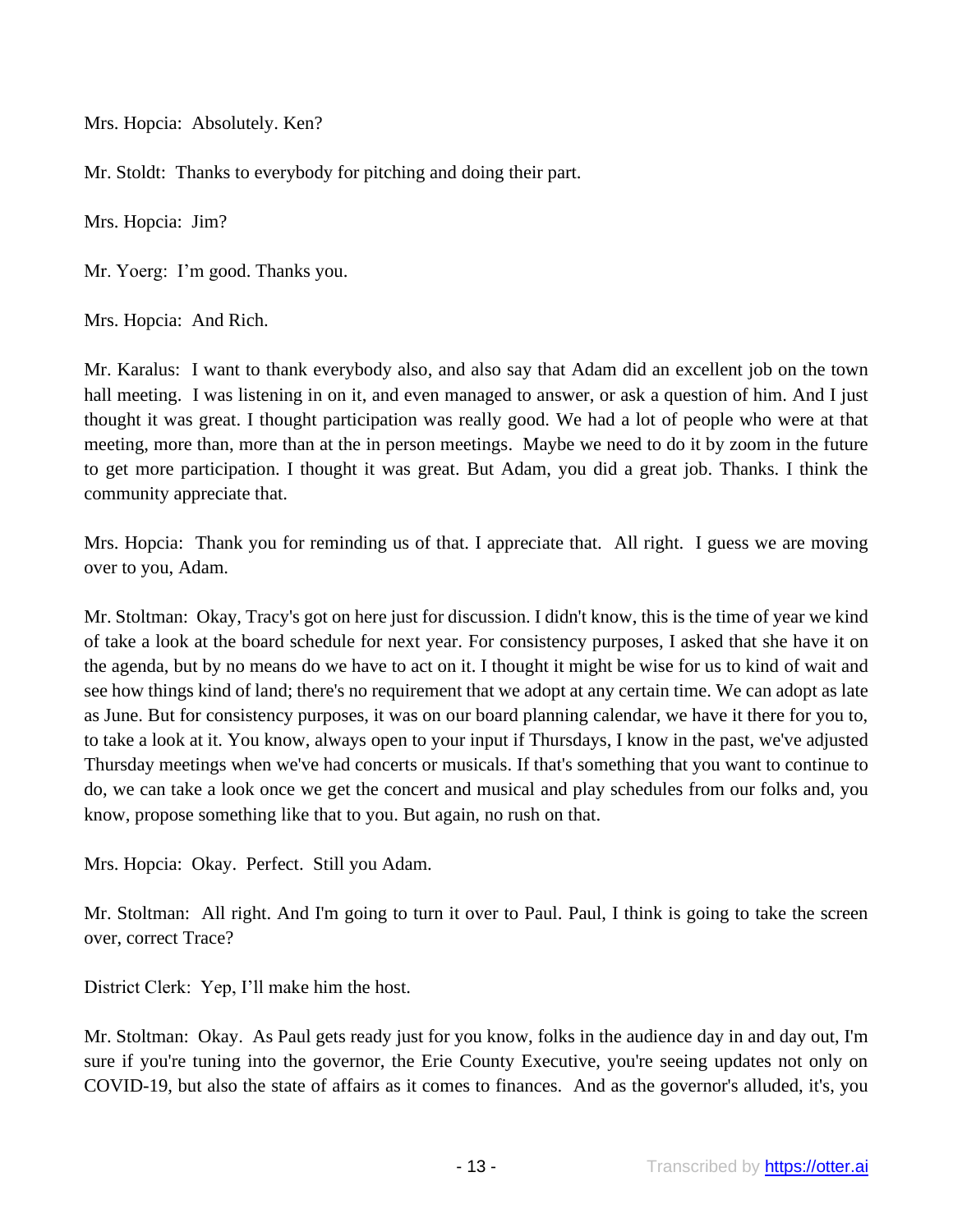know, we're not alone by all means. There's healthcare facilities that are in line for reductions. There's local municipalities, schools. It's going to be tough sledding here for, for the, for the future couple years, my guess is, he's forecasting I think as you know, \$15 billion dollar deficit. And Paul's gonna get a little bit into that right now for us, including news that we just received from the Erie County comptroller, just I believe yesterday. So Paul, if you're ready, you can take it over from here.

Mr. Karpik: Tracy, what do I have to hit to do the annotate thing.

District Clerk: Up, up in your, click on the green thing.

Mr. Karpik: I got it. So what else? What do I have to hit then?

District Clerk: Disable annotations.

Mr. Karpik: That's what I'm trying to find.

District Clerk: It'll be on the drop down, it'll say more? Over to the right.

Mr. Stoltman: It's not covered up by the pictures, Tracy? If he's got his pictures on the left-hand side.

Mr. Karpik: I can't do it. So I'm just gonna go, I'm just gonna..

Mr. Stoltman: That's fine. You've got the screen.

Mr. Karpik: Alright, we're gonna go over the budget as of today, which is just more of a discussion tonight than anything else compared to what we've done in the past. Any questions from the last board meeting on April 2<sup>nd</sup>.

Mr. Karalus: I'm good.

Mr. Karpik: Okay. All right. Preliminary budget that we're going to present shows one more change, and that is the Board of Education and district office has some reductions of about \$8,000, we've added to the expenditure budget to reduce it by, so we're down to reductions total so far from the preliminary budget back in February  $4<sup>th</sup>$ , of \$765,000. So we're now at \$35,785,971. That's where we start today. I know we've been working down each, each meeting, we've pretty much been trying to reduce a little bit. So we are going to be asking the board, hopefully today to give us a little more direction as to where they want to see the tax levy. And then we can start developing this a little bit further, as we work along with everything today.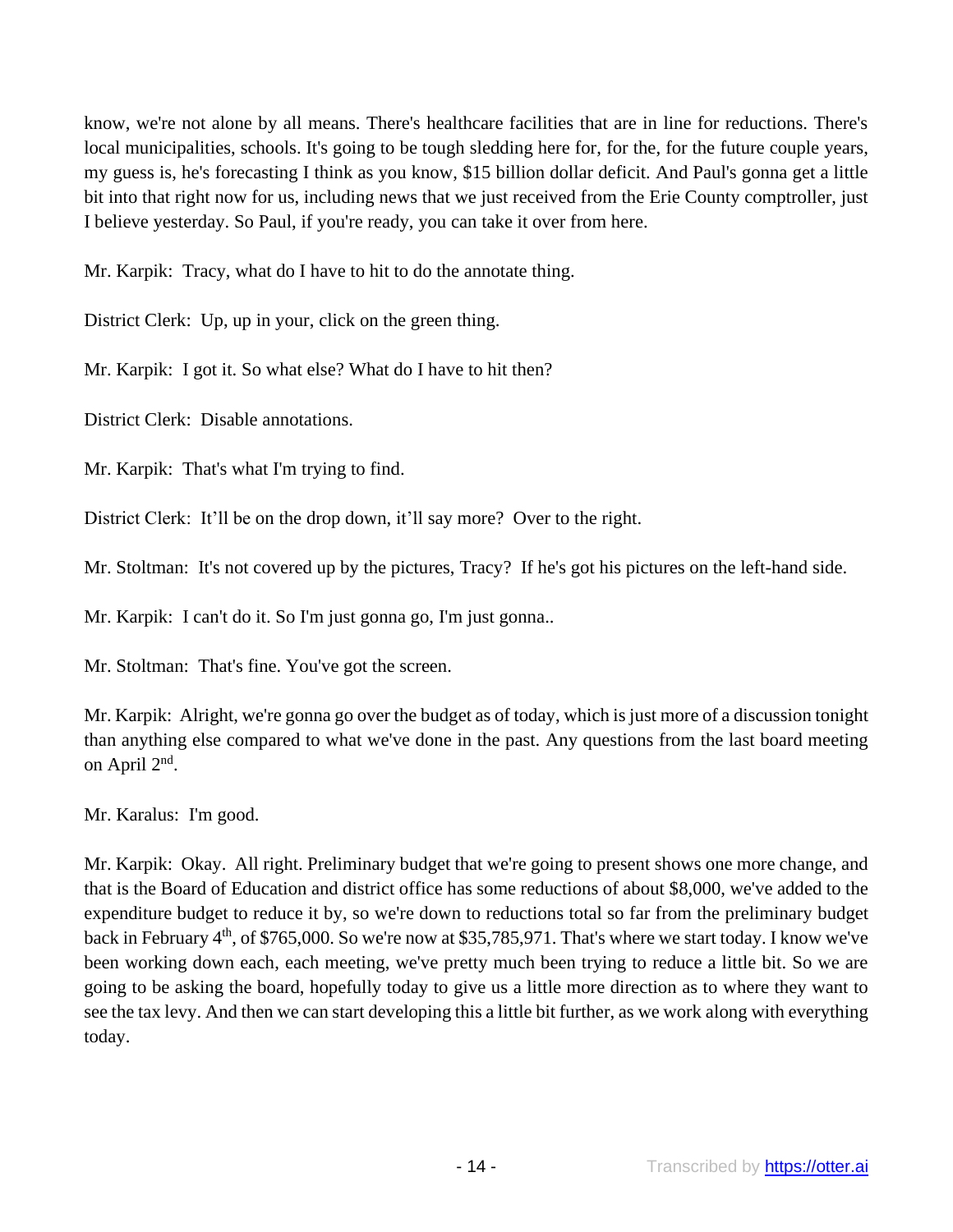Mr. Stoltman: Paul, I think it's important to note that while we've been making reductions, some of the things that we've been having to offset are reductions in the revenue, anticipated revenue when it comes to Erie County sales tax interest, so on and so forth.

Mr. Karpik: Right. I think, I think we've done a good job of maintaining our program and our costs, I mean, the only biggest, the biggest driver of cost this, this budget is really our debt service costs. So now we're really focusing on the revenue side of things, because that's, that's, that's where the, the real issue is right now is, we don't think the revenue that I presented on February  $4<sup>th</sup>$  is going to be what it was, what it is right now, it's probably going to be less than that based on everything we're seeing and hearing from everybody. So we have to start planning accordingly to see if we need to start making additional reductions on the expense side of the budget to be able to offset and make our budget balance. So we'll talk about the revenue side in a couple seconds. So this is basically what it looks like from last time with \$8,000 less from the contractual line. So you can see that the biggest increase in the debt service right now is the debt service of \$436,000. Everything else is relatively unchanged *(unintelligible)* benefits with a bigger driver, the biggest driver there is our health insurance costs. Now on the revenue side of things, this is where we have our concerns, so, and information is coming out and I'm not sure if it's more politically driven. But right now we have large concerns with state aid right now. I've heard the governor on Sunday when he was doing his presentation to the community on TV, state that he may be looking to reduce school aid in other areas of the budget by 50%. So if you look at our \$14 million state aid number, if he were to reduce that by 50%, that would be \$7 million. If he were to reduce it by 20%, which would, which is, which is what he said on Monday, that would be a reduction of about \$2.85 million. So you're talking big dollars if, if those cuts go through, and I'm not sure if that's him trying to play so that the federal government comes up and ponies up some more money to help us maintain programs, for the state to help all of us down the road. So hopefully that's, that's what's going to happen. But even if we do get some extra revenue from the federal government, I'm not sure it's going to be enough to offset additional decreases in state aid. And the other concern we have is our county sales tax. With everything going on with nobody working right now, nobody's spending money. We know that the quarter from April 1st to June 30<sup>th</sup> of this year is going to be very, very bad. And we'll talk about that in a couple other seconds. And then the other thing is, we're looking at the property tax levy right now is, it was 3.33% last meeting, it's currently 2 point, 3.28%; it's gone down point 05 with that \$8,000 decrease. So we'll have to continue to talk about that and see where the board wants to see our, our tax levy. So our biggest concerns right now is the reduction in state aid. So what the governor had said the first reduction in state aid may happen on or after April 30<sup>th</sup> of this year when he reassesses his revenue. So hopefully there'll be something coming from the federal government to help offset some of that reduction in revenue coming from the State. I know he's got issues right now with his income tax. It was supposed to be due on April 15<sup>th</sup>. It's been delayed until July now. So a lot of those folks that actually owe the state money are *(unintelligible)* for some kind of financing to hold them over until they get their payments from, from the residents of the state sometime in July, so hopefully that happens. We did talk to our fiscal advisors in the last week, and we did talk to him about our debt service payments, we probably are going to have to go out and borrow money at the end of this year to pay for our our vision 2020 Capital project, which we weren't sure on, we were on the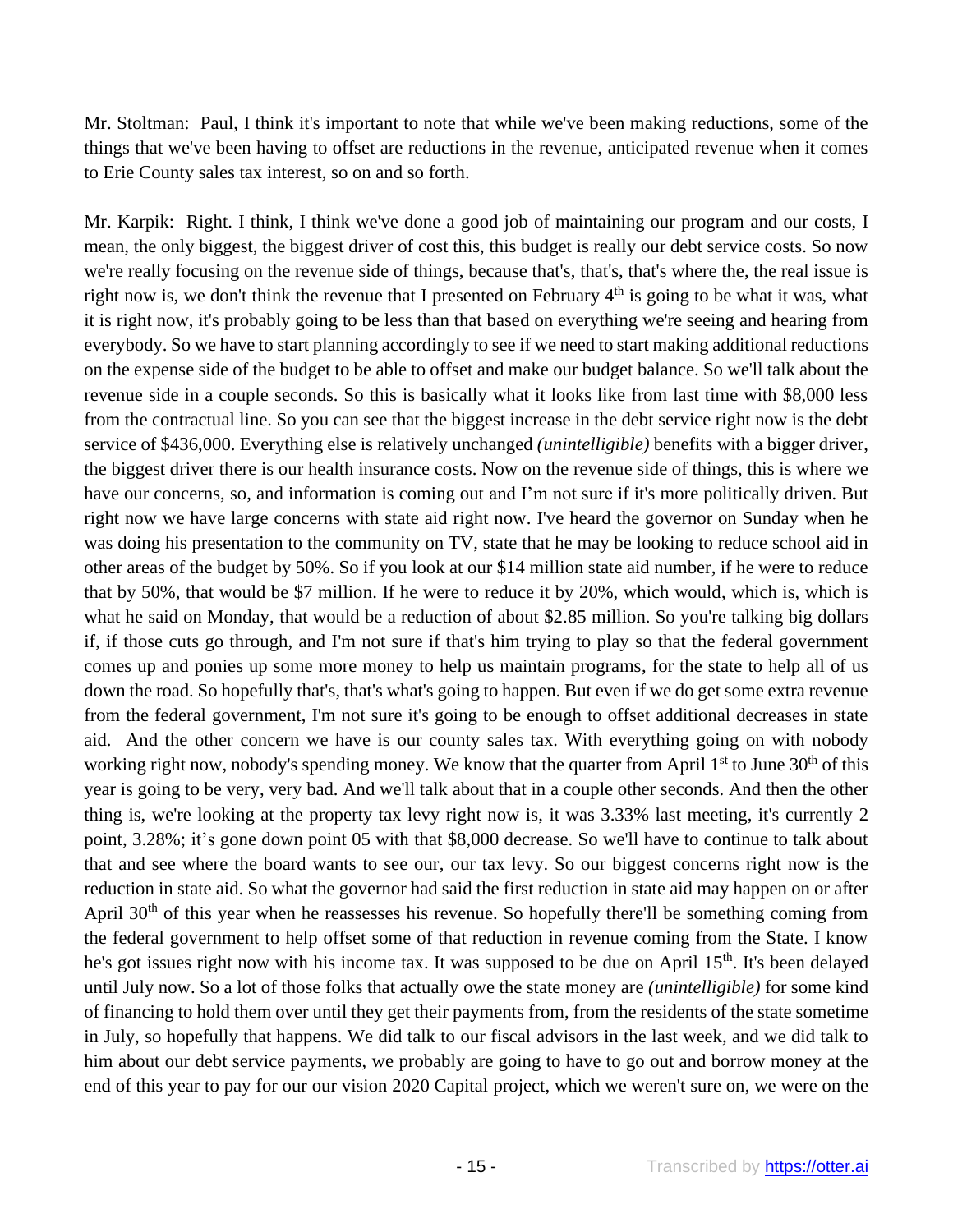fence on. But we've after talking with them, we are leaving our debt service payments the same, we're also leaving our debt, our building aid revenue the same, so those will be unaffected this time. So what we know is that sales tax revenue will remain impacted, will be definitely impacted this last quarter of the school year; the one we're in right now, the 19-20 school year. And reports last time, where we could have looked at a reduction of about \$500,000, on about \$650,000 is our quarterly sales tax payment usually. So that would be about, that would be about \$325,000 reduction in revenue in the current fiscal year we're in. Now he has sent a letter to the superintendent stating that they could be as high as 80% for this quarter, which would be a lot larger number. And then the other comment was made in the, in his letter that was sent to the superintendent Stoltman is that, and to also *(unintelligible)* Erie County is that this is not a short term issue. So even if we get back and restart reopening business up hopefully this quarter, it's not going to be a real quick fix. We're going to be looking at a slow recovery. You know, people are gonna be tentative about going out and spending money, people have to get back on their feet again, this is not going to be a quick fix. So I have a feeling it's going to start impacting our revenues for the first quarter, the second quarter, maybe even the third quarter of next year. And that'll drive down our sales tax, right now budgeted at \$1.85 million. If that goes down by 25%, that could be we could be looking at almost four to \$500,000 in reductions.

Any questions from anybody? I heard something.

Alright, interest income is right now, we reduced it last meeting by *(unintelligible)* dollars. I still think the number at \$101,000 that we have budgeted is still too high. That's, that's, \$101,000 would be a very optimistic interest income number for next year right now. Things may change during the year but that's, that's what we have right now, so we have to look at the revenue picture, we could be looking at reduced state aid. We could be looking at reduced income tax, we could be looking at reduced money in Medicaid revenue, which is not a big driver of our budget. But it will be impacted in the quarter we're in right now for this school year, because we're not providing services to students. Therefore, we can't generate revenue. That revenue we generate this year we actually end up receiving next year, so we are probably going to lose and, lose some Medicaid coming in next year as well. So some of the, some of the quotes that came out from the last couple days since we last met; one of them came from the Governor Andrew Cuomo on Sunday, April 19<sup>th</sup>. He said, he stated, which we all knew, the state has a budget deficit of about \$15 billion. I don't have any funding, I don't have any funding to do what, I don't have any funding to do what I normally do, which is to fund schools, fund hospitals, fund counties. I normally fund schools, you'll see a 50% cut in school, in education. You'll see a cut hospitals in the midst of all this too. So that was one of his quotes he had sent us on Sunday. And then we just had the information sent to us by Stefen Mychajiliw, which is the Erie County comptroller, on April  $20<sup>th</sup>$ , basically informing us that we could look at a decrease in sales tax revenue of approximately 80% for this quarter we're in right now, through June  $30<sup>th</sup>$ . If it declines by, by 80%, we could be, it's, the county's gonna be looking at losing approximately \$127 million dollars of revenue compared to last year. So our, our little bit of four or \$500,000 is a tiny piece of actually what they're going to lose at the county level. So we're hurting, the county's hurting, the state's hurting right now. So that's what we have to look at. And then he did tell us in the same thing that this is going to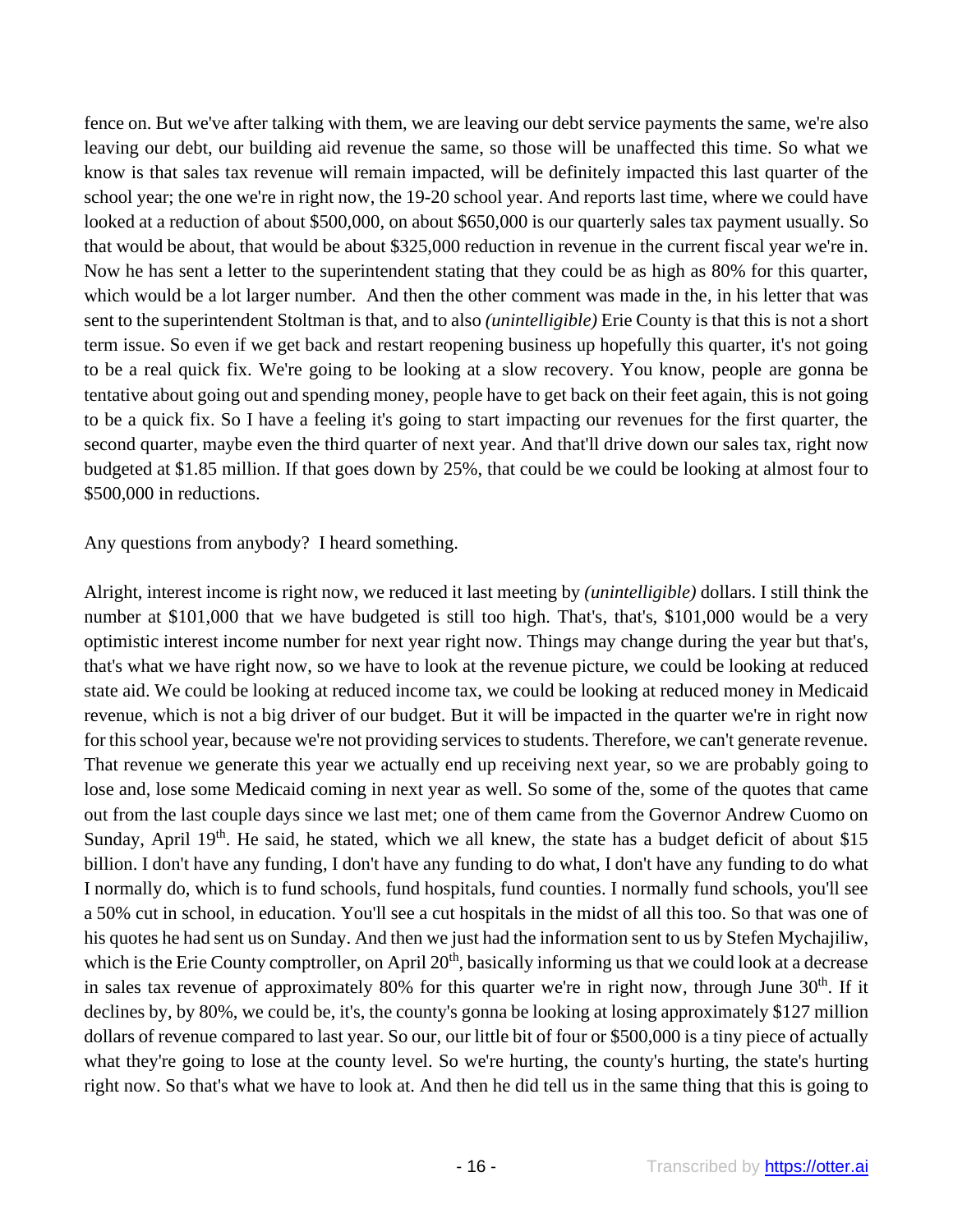take a longer period of time for the economy to recover and I, I tend to agree with him that we are going to be in for, this for, this is going to affect us and the government for a couple of years to come. Every, every recession we have impacts the school districts, impacts the state for three, four or five years. So we will see this for a while. And this will take a gradual, we'll have gradual improvements each year, but it's going to take a while to get back to where we are so you can get better and move forward maybe in a better manner going, going down in the future; maybe three, four or five years down the road.

So at this time, the budget's still very uncertain. We do not, we do not have to approve a tax or a budget right now today. I'm not sure if we have to approve one right now at the May  $7<sup>th</sup>$  meeting. Until a state, the state sets a date for us to have a vote, vote for the project, or for the budget this year, we don't, i'm sure, we're kind of in a holding pattern. We can approve something on May 7, which is our next board meeting, or if there's no tentative dates set up for a budget vote in June, yet, that may be delayed to the next meeting. So we right now don't know when our vote will be, and that's what's holding us up to having to worry about adopting a budget. So I would recommend that we at least wait till May  $7<sup>th</sup>$ , we'll at least have some information from the governor for the April  $30<sup>th</sup>$  meeting, to find out if that deadline for the April 30, if he's going to reduce us in state, in revenue and state aid, or if he isn't. That'll be a good point to make some kind of decision on.

### Yes? Okay.

The allowable the tax cap increase for next year is 3.33%. Currently, the budget today includes a increase of 3.28%. We'll have to talk about that to see if we want that at that level, or if we want to see that level less than that. You know, the discussion I think we have to come to is, it's kind of we're, as a feel to where we want to be. So that if we do get information on say April 7<sup>th</sup> or before that, the district administrative team can work together to figure out if the tax levies got to be X amount of dollars, say it's got to be 2%, we gotta cut down to 2%. And then whatever are loss in state aid is, we'll have to figure out what that reduction is going to add up to.

Mrs. Hopcia: Paul, mine says 3.22% increase.

Mr. Karpik: What's that?

Mrs. Hopcia: My page says 3.22, yours says 3.28.

Mr. Karpik: Yes, I, I think that was the old copy. I made some changes to it this afternoon.

Mrs. Hopcia: Okay, so Yours is the latest and the greatest.

Mr. Karpik: Ours is the latest. Ours is, right now it's at 3.28%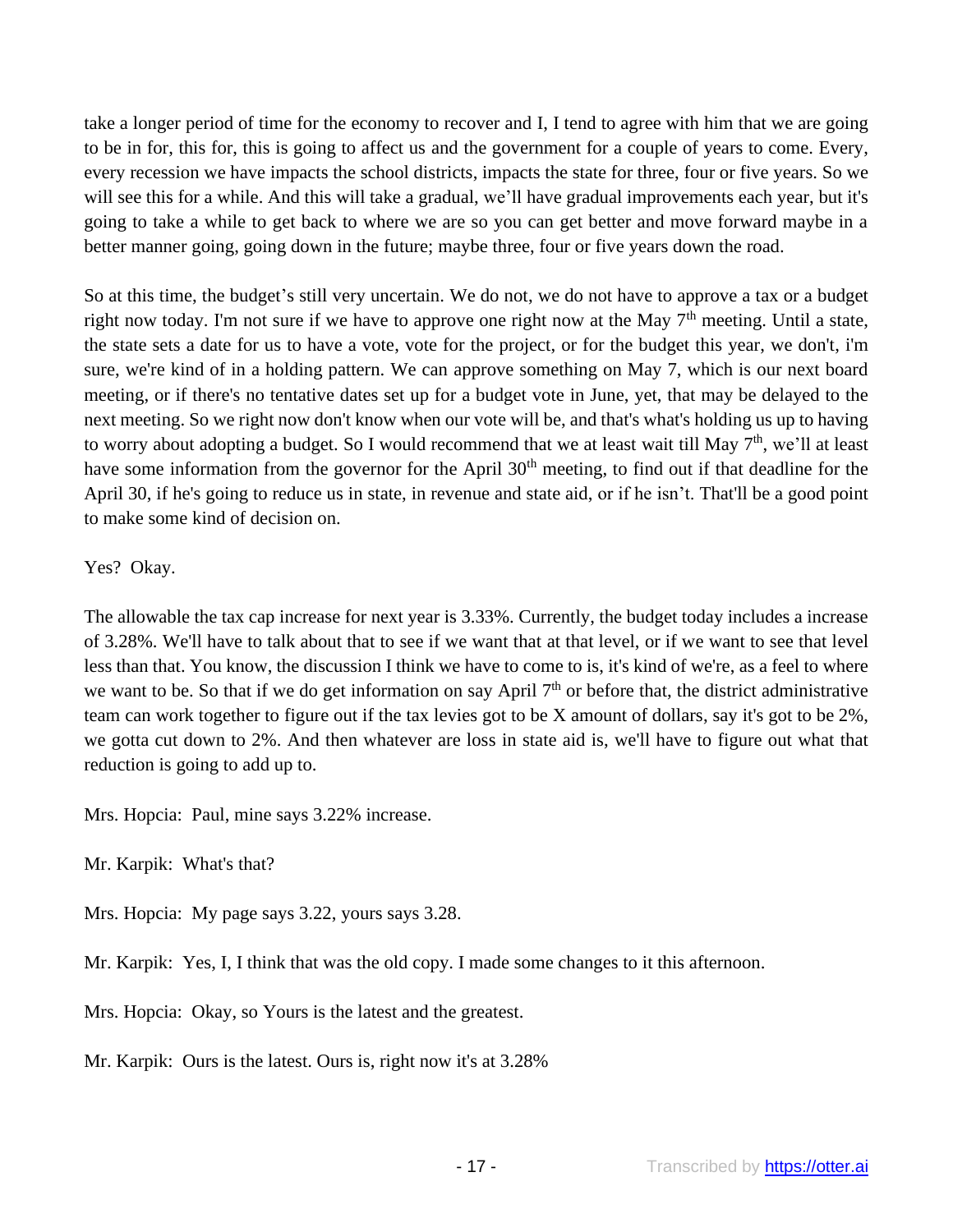Mrs. Hopcia: Thank you.

Mr. Karpik: And we can have Tracy send that to you tomorrow or be emailed if you like it, or we can put in your packets next time.

Mrs. Hopcia: No I can put it in, it's fine. I don't need that.

Mr. Karpik: It's, it's, it's about \$8,000 difference. So that's, that's kind of what we're looking at right now. It's a minor change, but, and it's a little bit higher right now than it was, and that, it was just because of a couple, couple expenses that I put back in that I thought we needed, so I think, I added back in there but slide needed to be adjusted.

Mrs. Hopcia: Okay.

Mr. Karpik: So this is just a slide that says something a little bit different. I just wanted to show you our tax levy increase of a, since 2012-13 'till this year, where our tax levy increase has been, and what the true value tax rate was. So, this is just a gauge to say basically, what I want to tell you is that typically, we are going to have some growth in our community with new construction. And we will have some increase in assessed values. And I don't, at this point in time know what the increase in assessed values will be. I do know that typically we do have new construction that'll drive some of that cost. I also know that some of that assessed increase in assessed value is due from towns or the state's reassessing values of homes in the in the area. So, we did have some of that. I'm going to go through a couple tax bills with you guys to kind of show you what that looks like. But in 12-13 would be probably the best case, probably a good example of what may happen this year for a budget if we went out at a, at a dollar amount of around 3%, say for instance, assessed values will probably go up a little bit next year. And I think 2012-13 is a good indication of what that would be. So the really, that what the tax bill increase for that year was about 2.48%. So even though the tax levy increase was 3.25, in my, in this 2012-13, the actual value increase in the tax rate was 2.48%. So that increase in that change in assessed value does impact what the tax bill increase will be for someone. So just, just because we're at 2%, or at 3%, does not necessarily mean we're going to be at a 3, 2 or 3% increase in their tax bill.

Mr. Stoltman: So Paul, and I had to have Paul, walk me through this a couple times, so that I understood it. So last year, for example, we were, the community approved 2.79% tax levy increase, correct?

Mr. Karpik: That's correct.

Mr. Stoltman: The increase in assessed value, whether that was in new buildings or whatever it might be, actually went negative, it went down 3.19%, correct?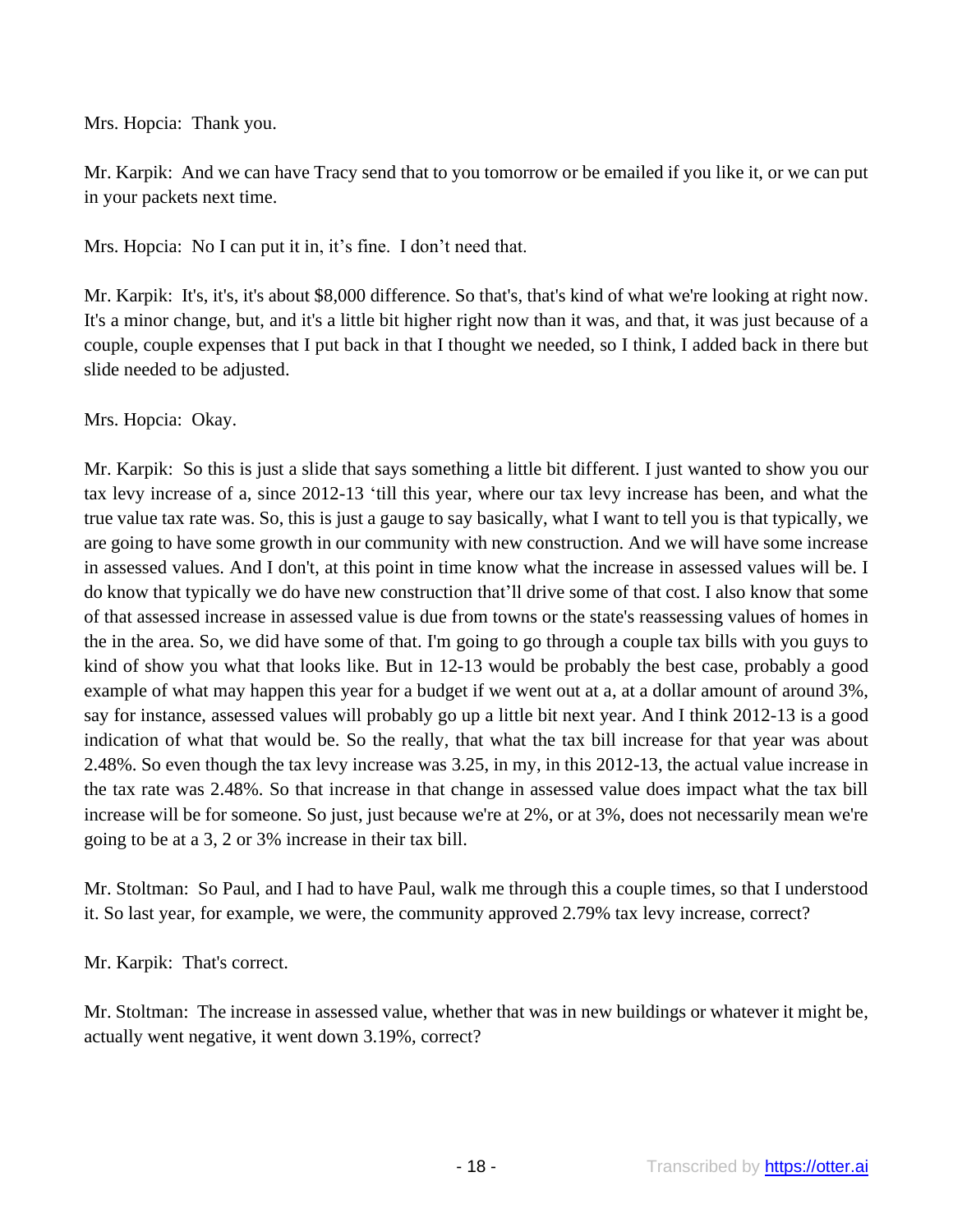Mr. Karpik: That's correct. Because the assessed values went up. And part of that is the new growth of new construction, new things going on in the community. The other thing is when people buy and sell houses. When you are selling your house, and somebody turns around and buys your \$100,000 house, you had for \$200,000, that, no longer is that assessed value based at \$100,000, now it's based at the sale of the sale price at \$200,000. And then it drives up the assessed values for somebody, and then it impacts the tax rate for those that have remained in the district.

Mr. Stoltman: Or in the case, now I'm not sure what this, what this represents, like a few years ago, I think our friends in Marilla got hit with a, with a significant increase in their assessed value, correct?

Mr. Karpik: They did. That was in 2017. I wanna, we'll go through a couple of those bills, and I want to show you a few of those next couple slides, so if that's okay.

Mr. Stoltman: All right. Yep.

Mr. Karpik: Just so you guys have a few examples of what some tax bills look like, so. I, the only thing I don't have in the tax bills, I don't have anything from Lancaster, and we tried to get something from, from Alden. And I know Alden was working on it, but they just couldn't produce a tax history like we can get from our system on the taxes. So our school tax collector Sandy Conrad, collects taxes for four towns out of the six in the district. So I'm going to go over the four towns we have in the district that we actually do in the school itself. Alden's big enough to do, that they do their own taxes, and Lancaster is big enough to have their own tax collector. So we do the other smaller ones in the district. We do not, we are not responsible for the assessment of somebody's home; so that, if something like that has changed, we don't really get to see that too easily on these uh, these bills. So we just took two bills from each town to go over. But I think I would look at, Marilla's probably the worst case example of what's been going on here. You can see there's, back in 2010, this particular property was valued, paying taxes at \$2,000. But then you can see it went down quite a bit for a couple years in 2016, he was down to \$1,400 in tax. And then in 2017 when the reassessment hit, they jumped back up to \$1,650 for taxes, which is a pretty large increase, and over the last year or two, they've been back to going back down again. So back for 19, for the 19-20 school year back down at \$1,588 for their tax. Same with this example here you can see 2017 this, this is a Marilla one, they were reassessed in 2017, it went up because their values or their houses, the properties they weren't in line with everybody else in the area. So the state came in and said you need to reassess. We've just basically reassessed that town and got their values back up to where they were supposed to be, to be fair for everybody else in the county and the town. So in 2017, they were paying over \$4,000 for taxes, \$4,154, and now today, this is, in this particular example, they're paying \$3,941. So they've seen a decrease in their tax bills.

Mr. Stoltman: And that would, that was with the increase of this current school year of 2.79%.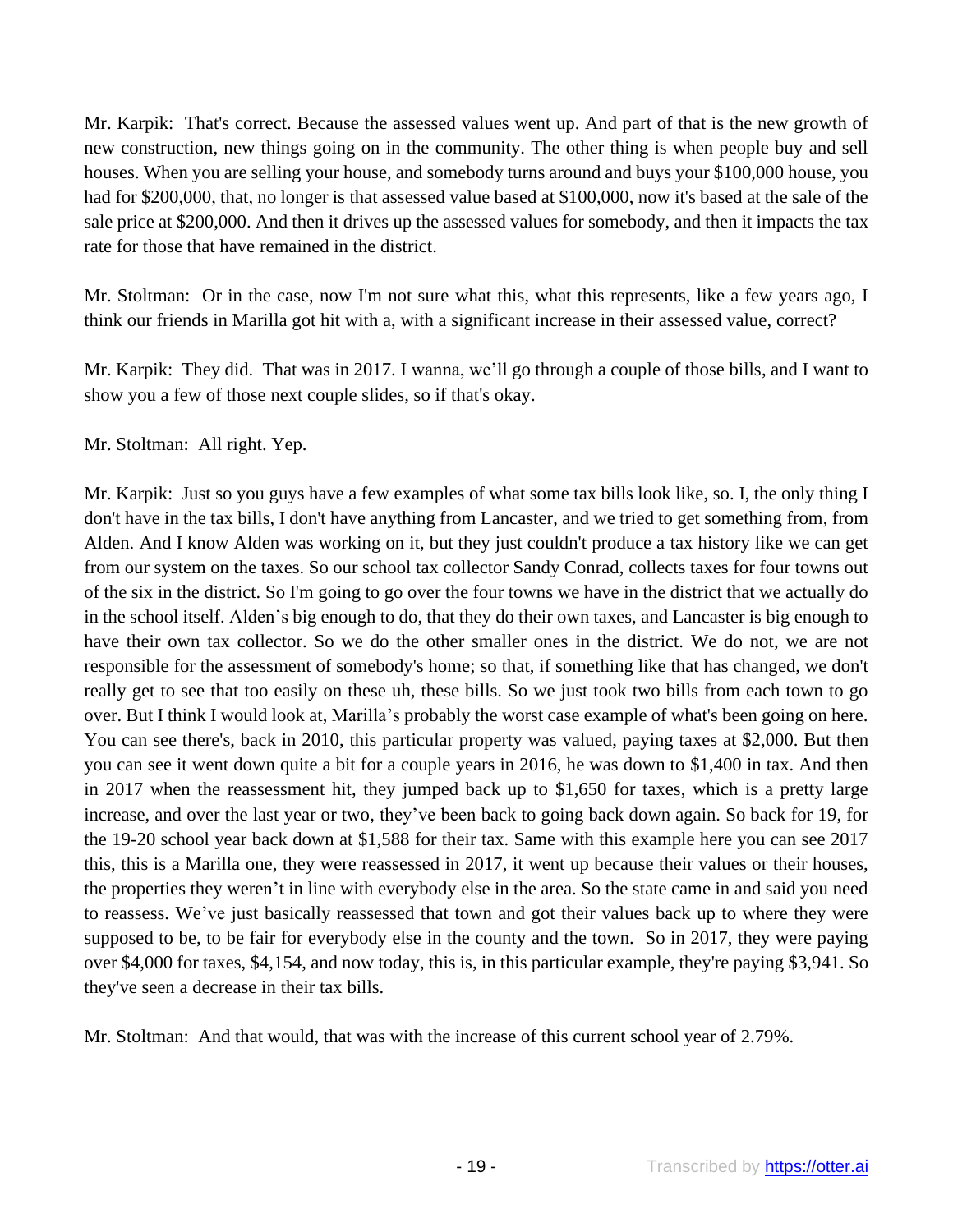Mr. Karpik: Yes. But if you look back to 2013 on this, you can see that they, they were a little bit higher because I think that particular town was so lowly assessed, and their, what, they had their, the actual market value of their houses at, the state forced them to readjust and go more closer to market value of their homes.

Mr. Stoltman: Okay.

Mr. Karpik: But I think you'll see some other examples, you'll see Bennington is a little bit similar. You can see back in 2013, they were at \$1,900 in this example, in 2019, they're at \$1,892. Not a lot of change, but, but if you're looking at a tax bill from 2013 to 2019, that's still a decrease, which is I think, pretty good. I know there's some, if you look at the history, there's some ups and downs each year. But over the last six years, they've done pretty well in staying close to where they were, maybe a little bit less. *(Unintelligible)* with this one, paid \$3,380 back in 2013. Currently for their tax bill for 2019, it was \$3,114 or \$41. Newstead, similar 2013 they were paying \$1,920. Today, this particular property is paying \$1,909. Just a slight decrease, but six years into the future. Another one here from Bennington. \$3,052, in 2013. Right now they're at \$2,784. And I don't have the details whether, why their assessment changed. Somebody must have went in and change the assessment for whatever reason, up or down, good or bad. I don't have access to that information very easily. Darien is probably one of the best ones as an example of everything because they typically assess their residents at 100%. So you always look at Darien and you say, if you're always, their tax rates are always lower than somebody else's, but they actually tax their residents at 100% of their market value, the full value of their home. So back in 2012-13, they were paying, in this particular instance, \$3,600. Currently for 2019, this residence was paying 32, \$3,200. And the last one I have is for Darien, and this one looks like it was a new construction, because it looks like it was probably just land for a couple years, it's my guess. It looks like somebody maybe built a property, was \$9,000 in, \$9,100 back in 2016. Today, the value, that house, the taxes on that house at \$8,700.

So I would just, when we talked about our tax levy, and we talked about what the tax rate is going to be, they're kind of two separate animals. And they, well they kind of go together. Typically the tax bill is a lower percentage than the actual tax levy increase. So when somebody talks to you, our tax levy, or tax is going to go up by three point, in this example 3.28% as of today, most likely your tax bill for that resident will not be 3.28% it'll probably be less. We don't know what that number looks like until we get the tax rates in August. We probably have a good gauge sometime in late July for that number, which does not help us with this discussion and it would make it a lot easier but least you know we've had some history to say that our tax rate is, our tax levy increase has been x, our tax increase per, per household of \$100,000 home would stay the same value was going to be less.

Mr. Stoltman: Can you, can you go back to that slide? The one that you had to explain to me like 10 times?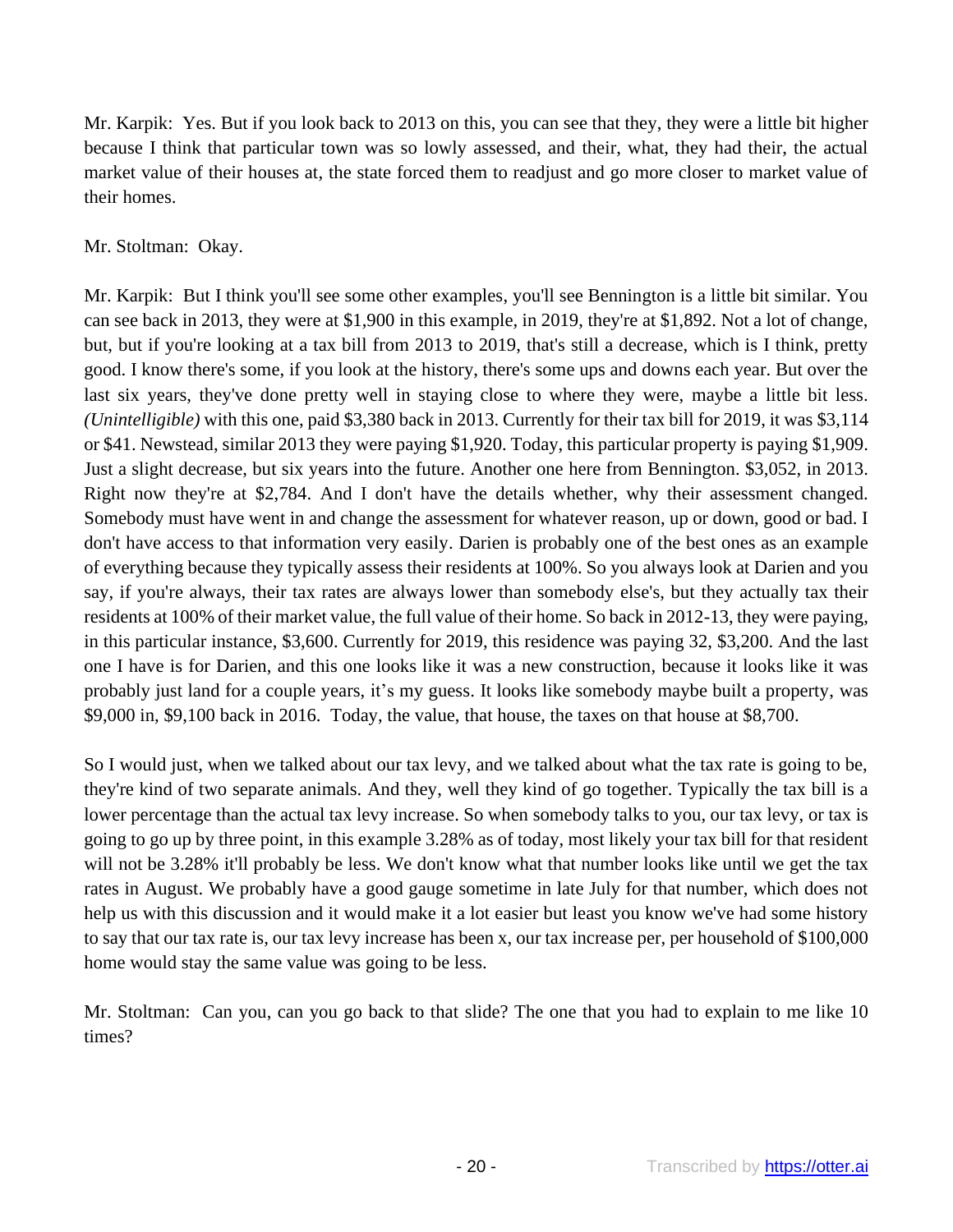Mr. Karpik: Yes. Sorry, just bear with me here. This is a little bit different doing this than doing it in the office. All right.

Mr. Stoltman: We're not there yet.

Mr. Karpik: If you look at the the tax levy increase, historically over an eight year average was 1.41%. The change in the full value tax rate for the district which includes all six towns was negative 2% a year. And a lot of that has to do with the change in the assessed value. So if the assessed values go up in the town, or on the district, people pay less in tax than what's on the tax levy increase. So as we we have more people coming into the town, they're building residences here, they're moving from Lancaster out this way or vice versa, when they come out here and they build those build nice house for themselves with a lot of land, it helps all of us as the residents of the district that helps to drive down the actual text impact to each resident. Am I making sense? Adam?

Mr. Stoltman: After 11 times now. Yeah, for me you are, and everybody else probably grasp it a little bit quicker.

Mr. Karpik: And every every property is a little bit different because to say that you're going to see a 2% decrease in your taxes over the eight years probably did not happen for people because some people probably did see an uptick in their assessed value because the town assessor assessed them, their house a little bit more for whatever reason. And sometimes they do it gradually like, and I think Darien and they would probably do it as a very gradual thing. They do it every year, some towns will wait 3, 4, 5, 6 years and then they'll hit you up with a big assessment change. So for depending on which town you're in, it could look a little bit different. That's why the the increases are not consistent between them. But they're they're fair based on assessed value. So I hope that helps a little bit.

So I guess the conversation today is (a) we don't know what the revenue looks like with the State if the State cuts us by a million dollars on May 1, we know we have to look at using fund balance and or cutting additional costs out of the budget. And now we're currently we're at a 3.28% tax levy increase. So what we're looking from from the board members today is some direction as to where you'd like to see a tax levy increase. And I know that's a difficult decision. I think we're all weighing the fact that (a) the district needs funds to be able to function and perform and provide services to, and a good program for our kids, to the fact that many people are not working right now are laid off in, in, in dark Financial Times. So this is a tough decision to make In a normal year when we didn't have everything else going on with this pandemic, um 3.28%, probably, it's it's not ideal, but it's not horrible either. But I think in this tough times, we have to have that discussion. How do we manage to find a middle ground here that's going to be okay for the students and okay for the residents. It's not a typical, it's not an easy decision to make for anybody. So I guess I'm here today to kind of ask your put it into what you're looking at and what you're thinking for this.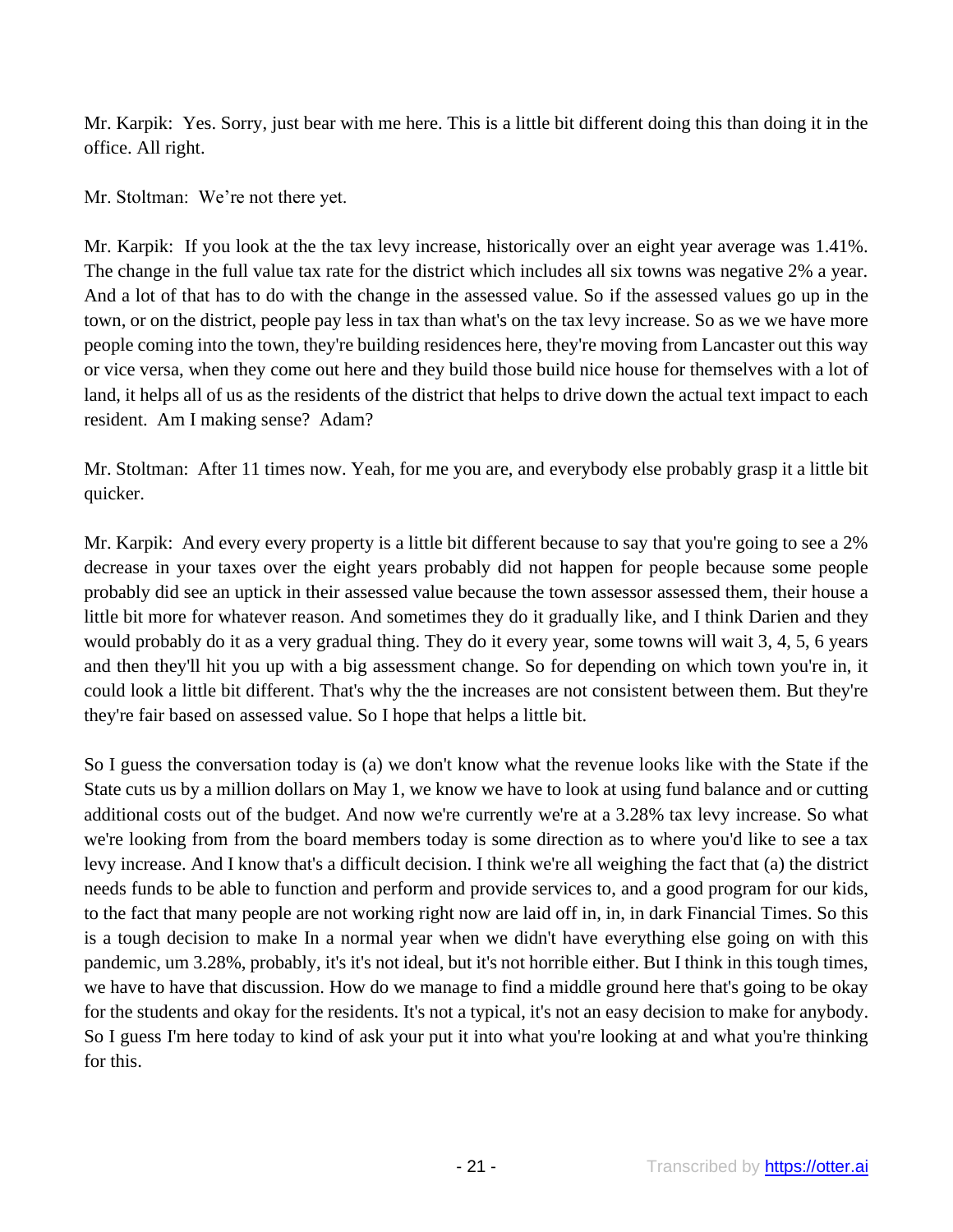Mr. Yoerg: Paul I just have a question if you don't mind about cuts for next year, the funding, the aid. You mentioned the number of 20% amongst many other numbers. What is that 20% look like if we, if they were to cut 20% off that aid? was the dollar amount.

Mr. Karpik: That'd be about \$2.85 million.

Mr. Yoerg: And obviously if that aid was cut for next year during next year, what would that mean to our programs? What will it mean to what's going on here, and that's a devastating number.

Mr. Karpik: It is devastating. So we would have to really look closely at how we use our reserves. How we use our fund balance, I think, you know, we've we've built up some money for a rainy day fund for reserves, reserves and fund balance, it may be appropriate time to use some of that money. I'm not going to say to use all of it because if we use all of it, I think this is a three, two to three year impact event. I think we all went through this some of the board members that were here back in 2008 and 2010, know about the state aid cuts back then; this is very similar in the reductions we're talking about here. But the unused *(unintelligible)* is more unknown because least they told us when they were going to do it and what the amount was going to be we had to work towards. Right now, we're kind of working on the assumption that it could be this, it could be that. We know that if we can't make a quick economic recovery we're going to lose revenue in other areas besides state aid as well which is kind of unique for the school year coming up.

Mr. Bennett: So Paul, what was cut to get to this, where we're at right now?

Mr. Karpik: Right now I think it was about 7.2 FTEs are in the, in the reduction right now

Mr. Stoltman: Are you're asking a dollar amount Mike, or are you asking what, specifically.

Mr. Bennett: Like just I mean positions, and yeah, and dollar amount. How much money has been cut?

Mr. Karpik: It's about, right now it's about 800, well it's on the one side above.

Mr. Bennett: Okay.

Mr. Karpik: I can go back to that if you'd like.

Mr. Bennett: No, that is, we probably have paperwork for it.

Mr. Karpik: *(Unintelligible)* I can just put on the screen that you so you have in front of you. So right now, we've cut \$765,000 from the preliminary budget from last year from from back in February 4. So February 4<sup>th</sup>'s meeting was basically carrying over all the positions intact as they were last year. With the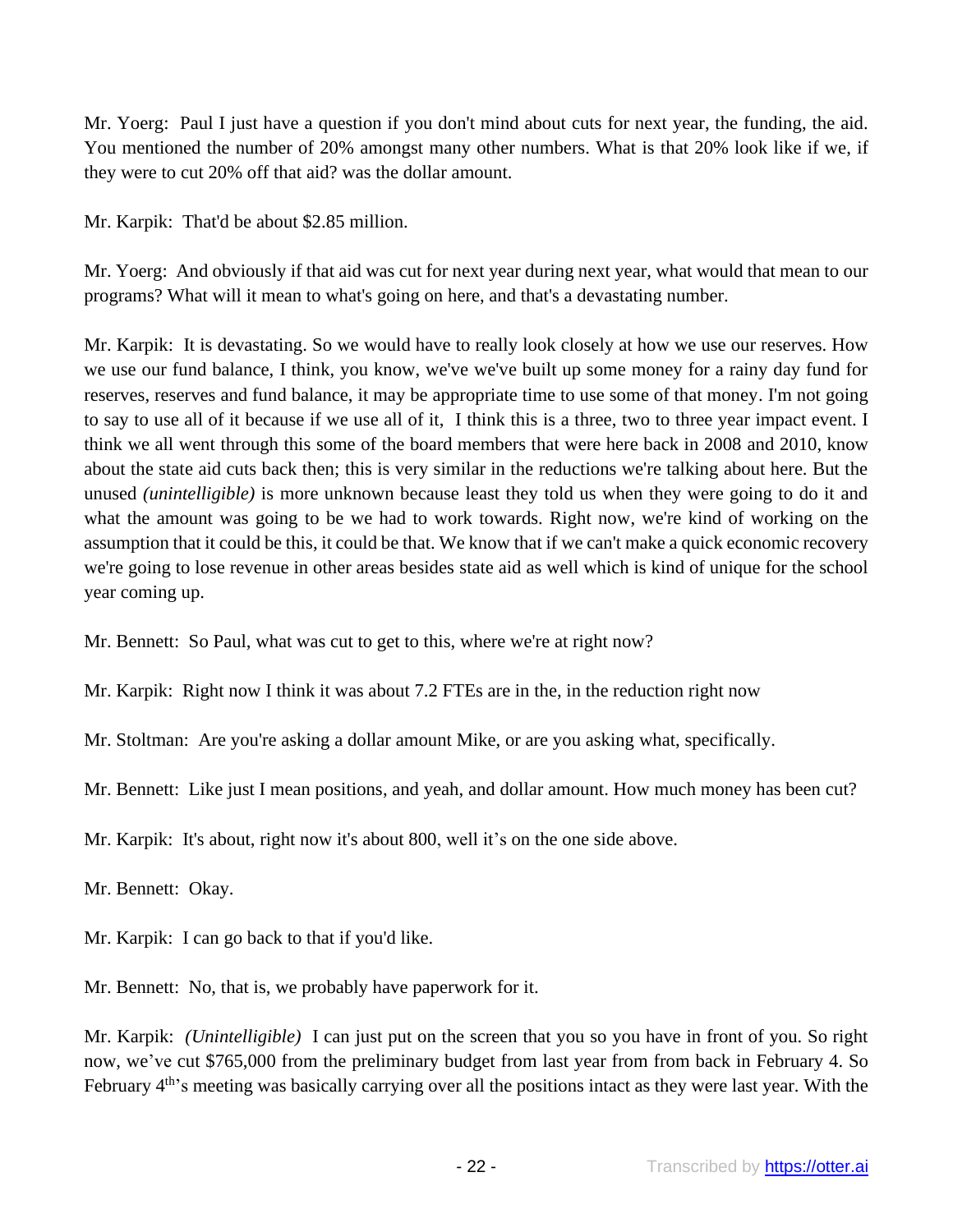K to five guidance counselor included. That basically, that's last, this year's programs with a K five counselor. That's what our starting number was 36 million 551. And now we've worked down and some of these things are just high estimates, I had that we worked down to the actual costs, some of them are actually changes to the programs a little bit. So we are looking at some about \$765,000 in total reductions to date.

Mr. Bennett: Okay.

Mr. Karpik: I think that the reductions we have to date are going to have a little bit of impact on students but we've really it's going to have minor impacts. It's it's, we do have reductions in enrollment and stuff that we've taken into account that are impacting some of the, the adjustments and staffing we're talking about here as well. So, we go, we have to go a million dollars, or another million and a half or \$2 million less, that's going to have substantial impact to programs here in the district.

Mr. Karalus: I guess I'll start off the discussion. You know, I know this is a tough year I sympathize with you Paul, I know it's it's extremely difficult to work without any accurate numbers. The number I'd still kind of like to shoot for is is just a bit under 3%. I, you know, I don't know if we can get there or not without significant cuts. You know, I want to hear from you. But that's kind of where I'd like to be. You know, I don't know if anybody else has any other thoughts on it.

Mr. Karpik: Your next, the next slide has, what the impact would be if it was based on 3.28% or all the way down to zero on the tax, the tax, in fact, that's basically with, without having any, taking into account any increases in assessed value in the town.

# *(Unintelligible)*

Mr. Stoltman: Paul, can, I, I'm sorry, before we, before you guys have the conversation. But that that's to get to that number, that does not take into account any foreseeable reductions in state aid, correct Paul?

Mr. Karpik: That's correct. Yes. That's just to get down to the number based on what my current estimates are for Erie County sales tax or what my current estimate is for state aid. Now, if the governor comes around and tells me on May 1, that Hey, you guys are going to be losing 20% then I'm gonna be looking to find either \$2 million in fund balance and or additional reductions to the program which will probably end up being combination of both.

Mr. Stoltman: Okay, I'm sorry Rich.

Mr. Karalus: Oh no, that's okay. Yeah, I mean, I don't know if it's feasible to do that, because I realized we don't have a lot of good information. I'd like to see that; I'm not married to that figure. You know,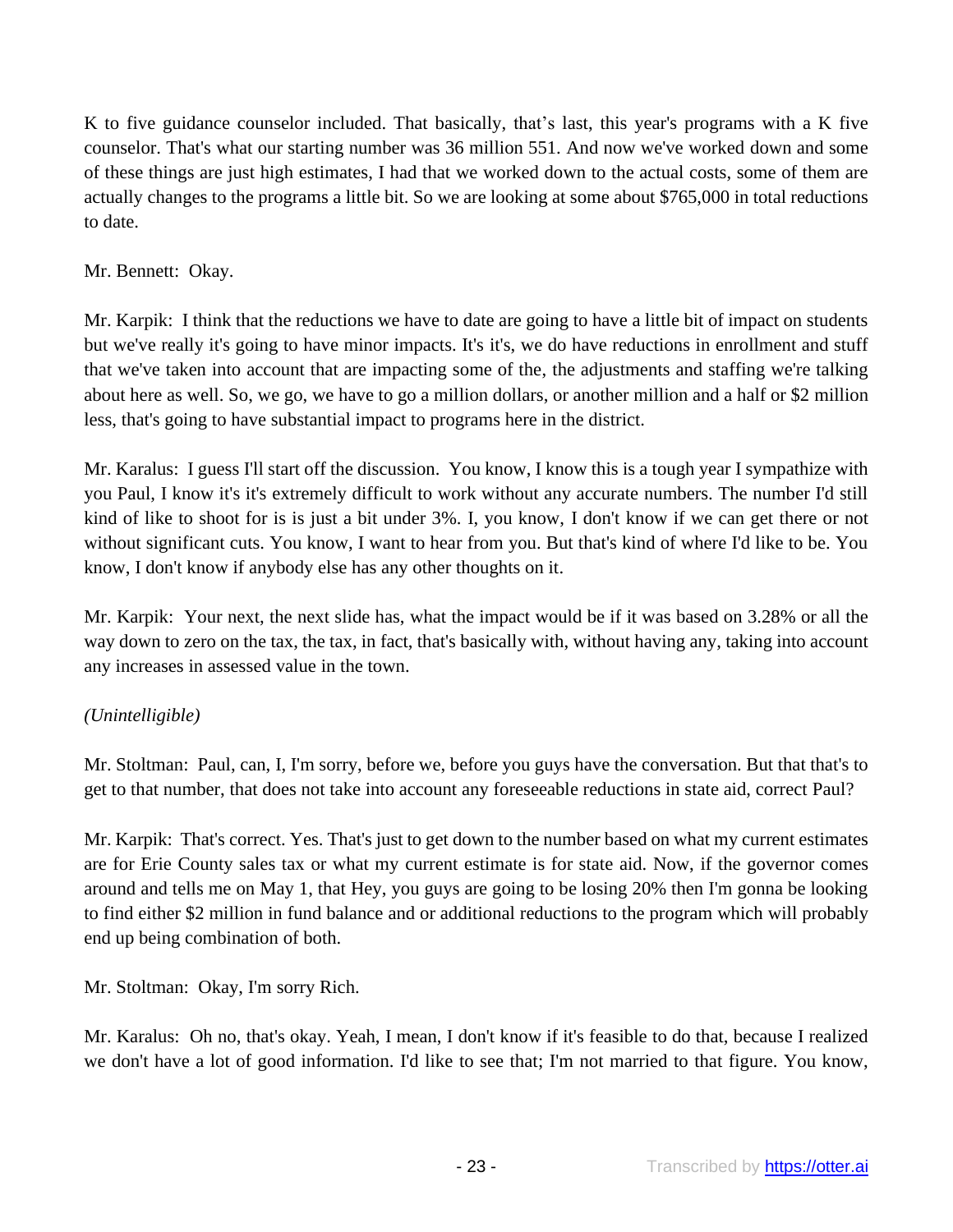perhaps if we get better information from the state, you know, we might be able to make it or not. But, you know, that's kind of the number that I had in mind. I know it's a difficult year.

Mr. Karpik: I don't know Rich, and that, the impact of that, I'm not sure if any of us are going to have a crystal ball number as to what the state's going to cut us during this whole school year, next year.

## *(Unintelligible)*

Mr. Karalus: I can understand that.

Mr. Karpik: He can do it four times during the year, so it's gonna be very difficult for us to make it, to make a reduction and say the first semester of the school year after that starts. I mean, maybe we do one second semester, if we had to, after in January, when we do our second semester, at the high school and everything else, that may be a time to be able to redo something but it's going to, once we once our school year starts, our classes are set, everything set, it's going to be very, very difficult for us to look further for some reductions in, you know, the educational programs side of things.

Mr. Karpie: You know what? I think we have looked at the community too you guys. And in how they've supported us with the turf field, certainly the pool, and we look at the people not working right now, to increase school tax when people are not working is, it's a difficult for me to make a decision like that. I think we have to wait until the last moment to make our final decisions. I think we have to use some of our fund balance to help reduce the tax rate that you've presented to us Paul. And when we do it look for more cuts, we have a lot of cuts we made already. But if there's any more cuts we can make, we definitely have to get it down below 3%. I think we owe it to the community. I think even below 3% it's gonna be difficult for many people to, to want to vote for it at this point. I think as a board, we to think of the community. As a board, we need to remember that they elected us to represent them, you know, to put out the best budget possible in trying to maintain, certainly, the educational programs that we have in our buildings. And this is going to be a tough year, next year is gonna be tough. And I think you're like, like you said Paul, even the third throughout is gonna be just as tough. But we have we have some money in the fund balance. And I prefer to use some of that right now. And certainly not all of it. I prefer to use some of it right now to help the community out. Because they've supported us so much in the past with our capital improvement projects.

Mr. Karpik: I kind of, a little bit agree, Mike, and can I just asked that, we typically don't close our books until end of July. And if we ended up having a surplus at the end of this year from not spending things because we're kind of shut down right now, that would give me a better gauge as to being able to use some of that not spent money this year to offset next year as well. And I'm not going to have that true number until probably until July 31. And so while I agree with what you're saying, and I think we can use some of our fund balance we currently have in our budget right now, I think some of that may come from our surplus that we may have at the end of the school year if everything goes as planned *(unintelligible)* 20%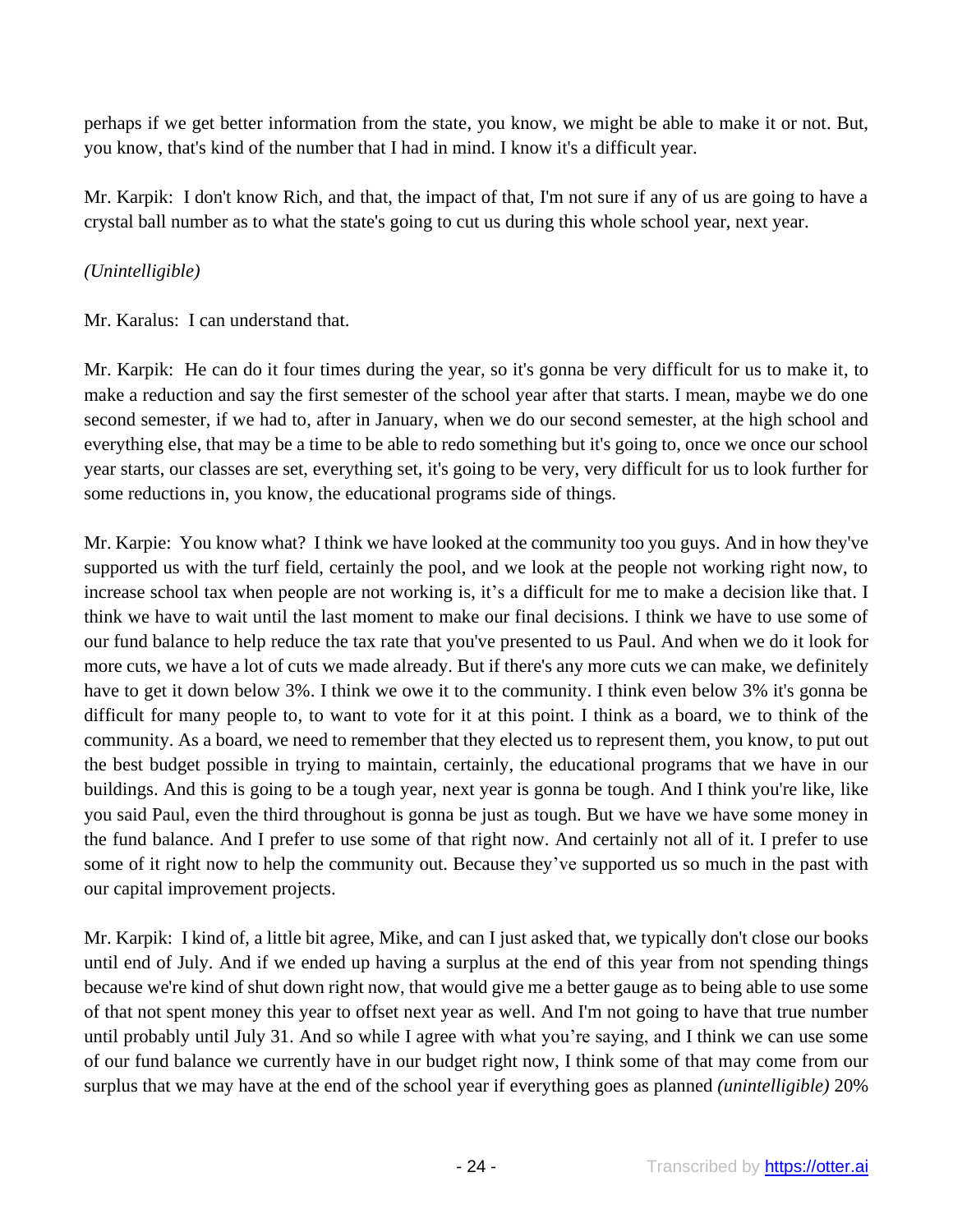decrease in our state aid. So I, part of me says that we want to try to keep the expense budget a little bit higher then if we had to reduce in the summer, then we reduce in the summer based on knowing what our year end looks like. And, you know, I think we have, if you're telling us that we have to get down to x amount now, then we get down to x amount now, and then we take into account what is the governor going to do to us, either in the first reduction here in April, or the second one coming up, and figure out a game plan from there to see what our programs really look like. To me, this may be something that we have to adjust all the way up to the start of school in September.

Mrs. Hopcia: Paul, haven't some of the school districts already adopted budgets? *(Unintelligible)* And what, what was, what did they do?

Mr. Karpik: They went to the tax cap in their particular districts, but they're, some of those counties in some of those school districts are just used to it. Like, our example, our neighbor to most closest to us, Lancaster, they always go to the tax cap. *(Unintelligible)* a lot of new construction going on in the community. They bank on, they bank on that new construction every year, taking a tax cap, it was at 3 or 4% and taking it down to 2%, 1%, whatever it is, they bank on that number every year, because *(Unintelligible)* few schools that are growing there. They always go above the levy cap because they can. We're a little bit different out here. We don't, we have some growth, but we don't have as much as some of the suburban schools that, like the Orchard Parks, the Clarences, the Lancasters of the world.

# *(Unintelligible)*

Mr. Stoltman: I'm gonna just change this because we've never had a conversation, and some of the, some of the superintendent's Paul's referring to I actually asked some questions, and they're focus on the conversation wasn't so much about the number, or the percent increase, although everybody's very concerned with that recognizing the situation everyone's living in right now, it was more about once we adopt a budget, *(unintelligible)* we're locked in and we can't spend any more than that, we can spend less. So if all of a sudden the reductions that we're anticipating don't come in and we reduce, whatever, 3 positions, 10 positions, whatever it is, and those reductions don't come in, we cannot go out and hire and replace those positions because we're locked in. We can't spend more than the community has approved us to spend. And I probably didn't put that real eloquently, did I Paul?

Mr. Karpik: No, you said it perfectly. I was going to go to, that was my next point was going make, exactly what you said, Adam. Is that a lot of schools are building their budgets based on what they know today, based on the state aid estimate that Governor gave us based on the approved budget. We're building based on that. If we go, if we cut up \$2 million our budget assuming that the state is going to reduce us by \$2.8 million, for instance, for our state aid, if we reduce our expense budget by that we cannot, later on, if the federal government bails them out and gives us the \$2 million back, we cannot then go and say we want to add the 10 positions back *(unintelligible)*. So the wise idea is to, to put a budget out right now based on the information we have. And if we get to June, July, and we know that we're gonna get a state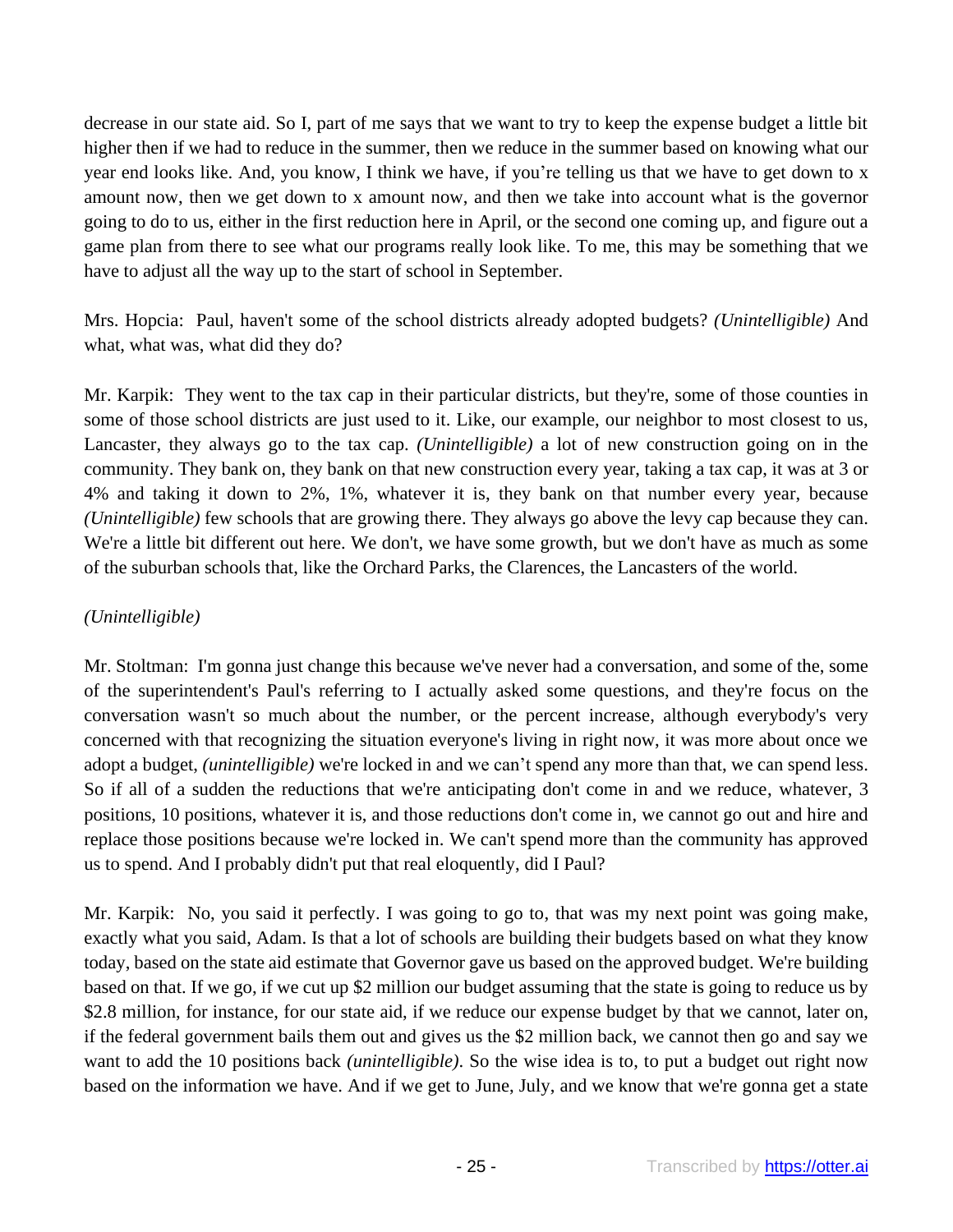aid reduction, then we adjust our budget accordingly so that we know that if we have \$34 million to spend, we know we're gonna lose \$2 million, we don't spend \$34 million we cut so we don't be down to 32 to \$32 million and plan accordingly from there. That's that's, that's the wise thing, I think at this moment to do. So we really got to determine, and my game plan would be to tell you set a tax rate that you think the community is going to be able to accept. And we work from that point forward as to where we go, if we have to reduce further to get to maintain that, we reduce further to maintain it, if we can stay where we are fantastic, we, we put out a good program for our students in our community. If we can't, then we know we have to adjust accordingly and use some fund balance, make some reductions to make everything balance.

Mr. Karpie: *(Unintelligible)* problem we're facing Paul.

Mr. Karpik: It's still a work in progress this year. It's not going to be a set budget this year, it's going to have to be a work in progress.

Mr. Stoltman: Mike

Mr. Karpie: The other problem we're facing Paul, is we don't know if there's gonna be a budget vote this year.

Mr. Karpik: Correct.

Mr. Karpie: Right. Maybe the board's gonna decide. And I hate to put that burden upon us at whatever rate we go out at because the community might not be able to even vote on whatever percentage that we're going to fix to it.

Mr. Karpik: Right.

Mr. Karpie: So that burdens me also.

Mr. Stoltman: That's another challenge.

Mr. Karpik: It is another challenge If they continue to talk about us opening up the districts or opening up the economy a little bit as we move forward starting after May 15, maybe there's a chance we do have a, we'd have a budget vote sometime in mid to late June. And if we did, and it went down, I'm not sure what that will look like going into July. If we'd be able to re-vote it or we have to cut the \$500,000 that we're looking at our increase in the tax levy to be right today.

Mr. Stoltman: Mike, you bring up a great point, maybe that's something the board advocates with the School Boards Association with some assistance on. Maybe, maybe they don't boil it down to a local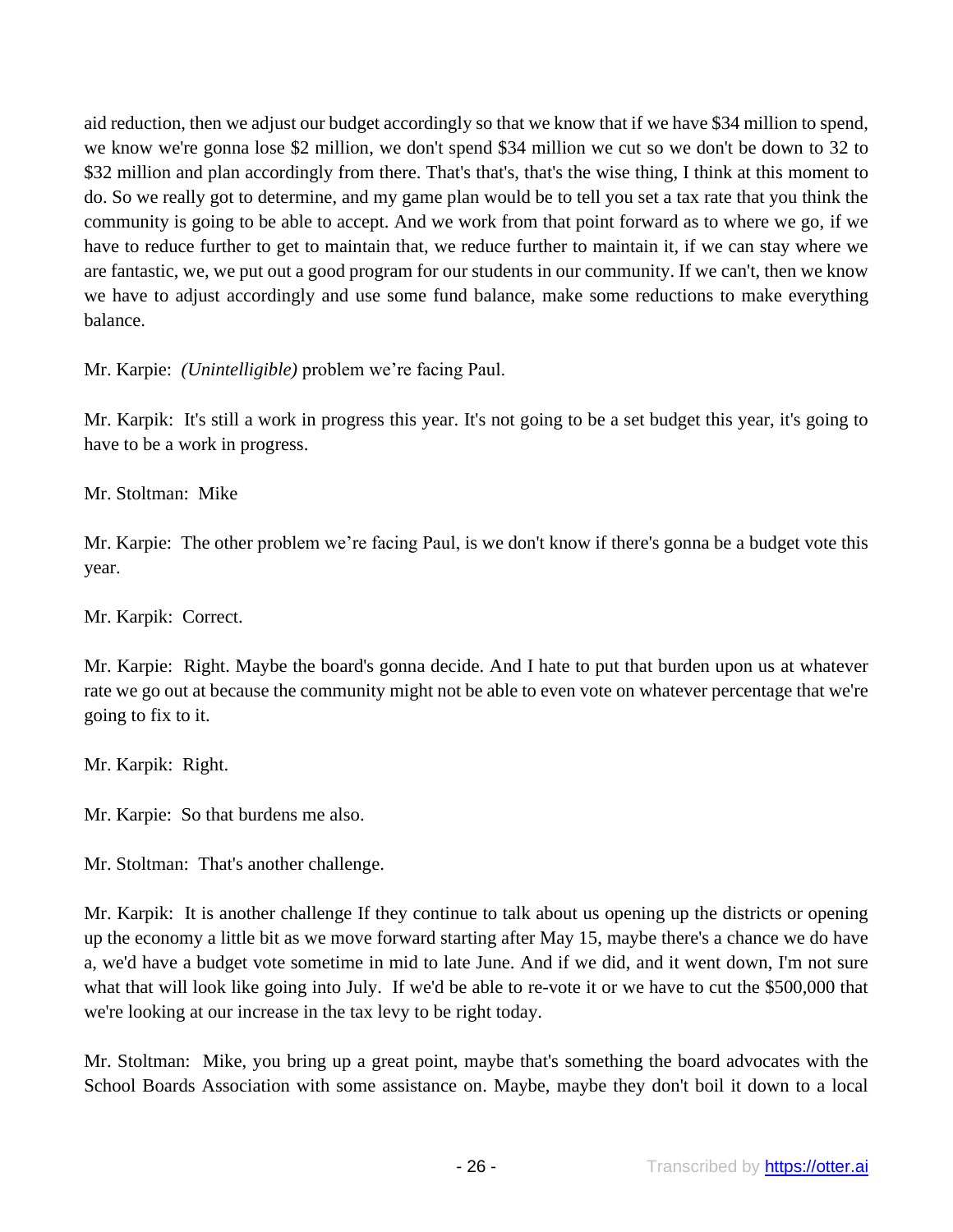decision and leave seven people in charge of making that decision. Maybe they can persuade the governor or somebody to set a number.

Mr. Karpie: Right.

Mr. Stoltman: So that it's not on, it's not on, you know, this body to make that decision for the what 9,000 residents of Alden and the surrounding communities. So maybe make a call to the, I don't even know, whose the liaison to the School Board Association Jill, do you know?

Mrs. Hopcia: Oh, I'd have to look.

Mr. Karalus: Paul, what is the consequences of the budget not getting passed?

Mr. Karpik: Well, right now the consequence today as of today with the \$501,000 would have to come out of the budget. That's a lot of money. If we were down to 2.75, we'd still, and it went down at 2.75%, which is around the number you said, Rich, you're still looking at about \$420,000 that would have to come out of the budget.

Mr. Karalus: Now I'm actually looking more like just a hair below 3%. I wouldn't, I don't expect you to get to 2.75% you know, 3%, maybe 2.99 like they price gas or something like that is kind of what I'm looking at.

Mr. Karpik: It's, it was 80, to get from 3.28, which we're at today to 2.75, we're looking at roughly \$80,000.

Mrs. Hopcia: 80, and then look across from that, and then this is my struggle, my struggle is looking at the impact on, on the homes. And when you're talking about an \$80,000 cut, that is, you know, to \$100,000 home, that's \$6 and, and it's hard for me and I hear you, Mike Karpie, I agree with you 150%; we do not want to make this difficult for our families. But it's hard for me to justify cutting \$80,000 from the budget, when it is a \$6 increase in the hopes that, you know, when all is said and done, the money might be put back in there anyway. So I really, really struggle with, with this conversation.

Mr. Karpik: I know. But the issue is it's probably not 100,000 most homes aren't \$100,000 in the area for most people.

Mrs. Hopcia: I know, but even then, it's 14, \$14 increase and, and I, I, I look at those numbers. And I just, I know we can't afford to cut \$500,000 to go out at zero. I know we cannot do that, especially during these times. But I, it's it's hard for me to pick which side to go on. It really is.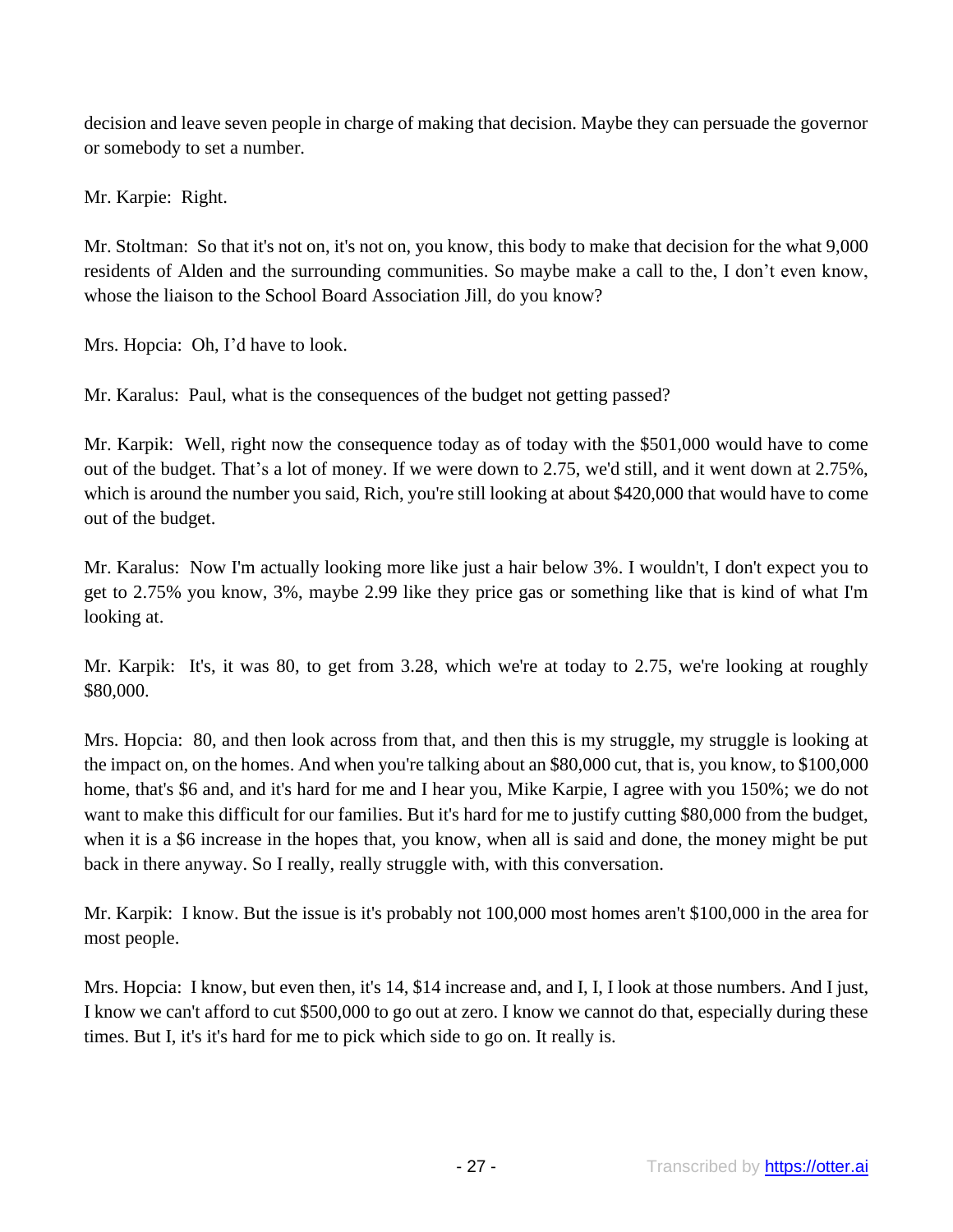Mr. Bennett: But I think, I think what Mike's point is, and I can see where he's coming from too is there's a lot of people in the community have lost their jobs, or they're living on unemployment right now hoping, that even when the economy opens back up, they have a job to go to. So, I mean, I can, I know where, I understand where Mike is coming from with that, we got, we got to look out for those people also. And, you know, \$15 or \$10, you know, sometimes it doesn't sound like a lot, but at this time, I don't know. I just, I, like, see where Mike is coming from with that point of view. It's, people are scared right now of what's going to happen. I mean, hopefully, everything comes back. But you know what I mean? It just, it's just bad, you know, bad timing, bad everything right now, it's just terrible, so.

Mr. Karalus: Yeah, me personally, I think the economy is going to come back, especially if we recover quickly, it's, there's gonna be repercussions because everybody who did lose their job obviously is going to be playing the catch up game. I just think we need to kind of show the community that we are going to cut a little bit like I said, I'm not even talking to 80,000 I'm talking more like 45,000 or something like that. Just, uh, you know, that we're making an effort to get there. And I, I think, I agree with Jill's point that it's only you know, \$14 difference, but I think it's the appearances is with that tax levy increase number that 3% you know, it's appearances, is what it is, people don't look at the right hand side of the chart, unfortunately, they're looking at the, the yellow column, how much percent their taxes supposedly are going to go up. And they also don't consider, I wish we could present the, the chart that, that Adam had difficulty understanding because that truly illustrates it in truth after we adopt a budget, taxes are going for the most part down unless you get reassessed and that's what I wish we could put out and have our community understand, but I just don't think they're going to because by law, we have to, you know, propose the worst case number that 3.33%.

Mr. Stoldt: You know, I agree 100% with what Mike Karpie was saying, and you know, I'm in full support of Mike, I don't think he could have said it any better. Personally, I would want to be closer to 275 than I would three. You know, I just struggle with a couple things. At the end of the day, there's so much uncertainty, we don't know. Maybe we will get relief. And if we get relief and we fell a little bit short of what we wanted to spend, and we could have went higher, well so be it. That could have been a lot worse than that scenario. And I just look at things from the perspective that I can't remember our communities being in a more difficult financial time, maybe in my life, than what we're facing right now, and we're going to go out with our highest tax levy in 10 years. I just struggle with that. And on top of it, I agree, I think we're all in agreement, I don't think we should be trying to approve a budget on May 7. I think we should be waiting for the last minute to get as much information as we can possibly get before we make that decision.

Mr. Karalus: Yeah, I would definitely agree with that. I no way would want to adopt it any sooner than we absolutely have to.

Mr. Stoltman: So just to be clear that we're not adopting it. We're adopting one to put forward to the community, right?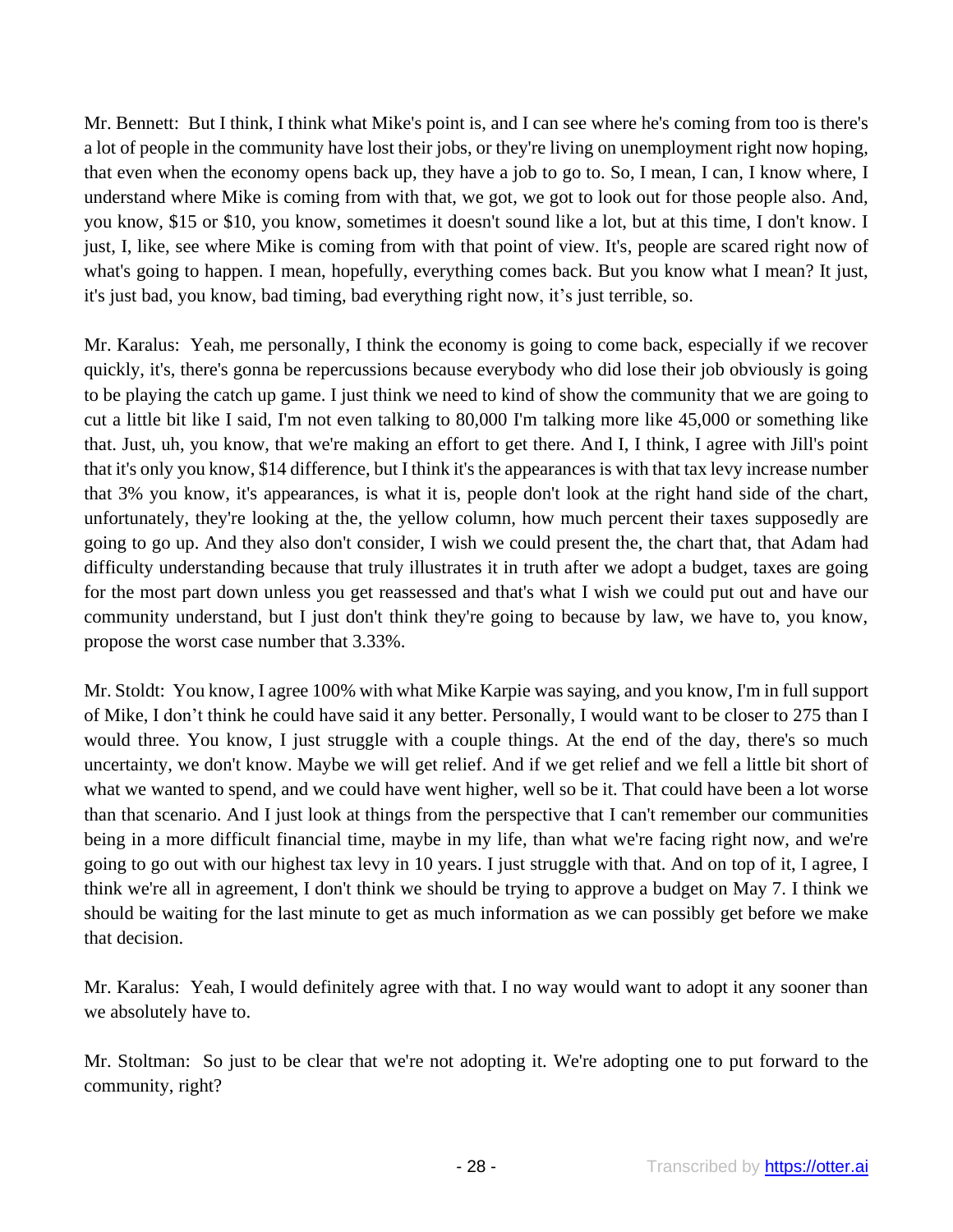Mr. Karpik: Right.

Mr. Karalus: Right. That's what I meant.

*(Unintelligible)*

Mr. Stoltman: By May 7, we might have different marching orders.

Mr. Karpik: Right, we could very well be told it's gonna be x day we get to work our dates back to that vote date.

Mr. Stoltman: Right.

Mrs. Hopcia: Paul, well, I would say I mean, it sounds like most of us are comfortable with it falling under 3.00. And so, I, I'd ask you, how much is it going to hurt, our about \$40,000?

Mr. Stoltman: No it's, it's, it's, closer to 80 and, 40 and 80,000 is what we'd be looking to make the reduction for, correct?

Mrs. Hopcia: Right, right.

Mr. Stoltman: Right, Paul?

Mr. Karpik: Yes, we'll try to, we'll try to get somewhere closer to, we'll see if we can get close to 2.8 or something like that. I just, I don't want to be, it's got to be, 3.99 doesn't seem real sincere to me sometimes, I think two point, if you wanted to go less, you know, 2.9

Mrs. Hopcia: 2.9.

Mr. Karpik: Something like that would be a little bit better. I just think, I just feel like we're a gas station when we're going to be at 2.99%. Like I want to..

Mrs. Hopcia: Yeah.

Mr. Karpik: It just doesn't ring real, really sincere for us.

Mr. Karalus: Yeah, I'm just trying to get in between you know..

Mr. Karpik: I know you are, I know, I know. I'm closer to, I, I struggle with this because I, my concern is, and I would argue with you guys, I feel more comfortable with 3.28 because I just don't know what the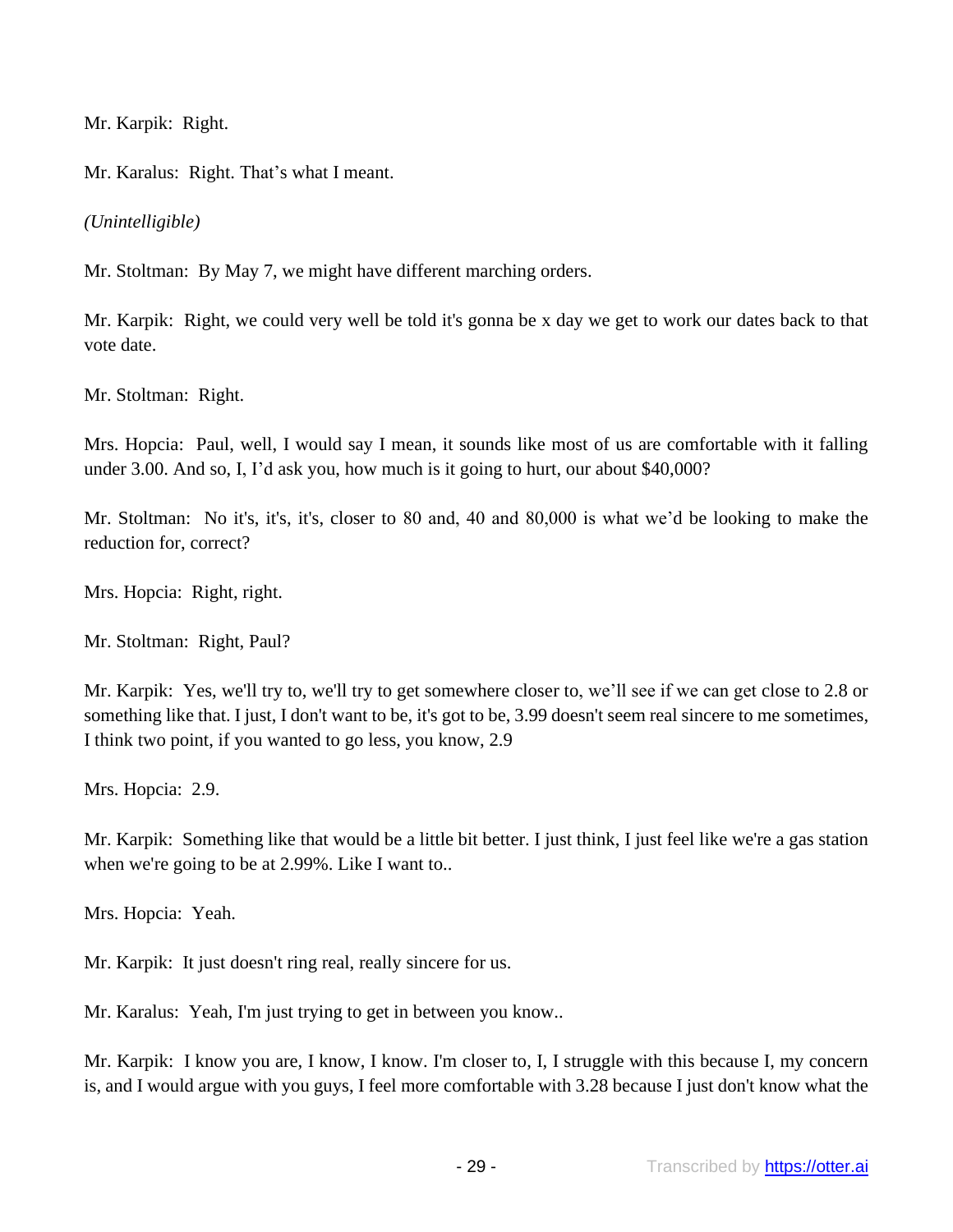revenue looks like, and if we do cut too much now, and then we lose 20% on top of that, then I don't know what we cut and, and what, how much, if I can use all the all the fund balance, yeah, it provides us over for one year, and then we have nothing going forward, going after that point in time. So 2021-22 is another problem. We'll have to figure out when we get there. It'll be another difficult conversation.

Mr. Bennett: So, Paul or Adam, I mean, I know everything's up in the air, and you probably don't know the answer yet, but so if it gets voted down, in the past you were able to re-submit a budget for another vote. But are you thinking that this one would be too late in the year to do that?

Mr. Stoltman: I, I don't know. He said nothing's happening before June 1, but won't lock in a date. I just don't know where things line up, as far as you know, we have an obligation to do a public hearing. We have to, you know, do the first vote, and then, you know, if it went down, and then to come up with a second number to put before the taxpayers. You know, I don't know if the public, the notice to the public, and the public hearing has to happen at least 10 days before the actual vote. So, yeah, yeah, I'm not sure. And, you know, we've got a lot on their plates right now. And I'm sure that this is the furthest thing from their mind. Because our fiscal year, remember, begins July 1.

Mr. Karpik: Right.

Mr. Bennett: Right.

Mr. Karpik: So if we had a vote on say June 21, typically it's always been the third Tuesday in May and then the next one is the, it's the third Tuesday in June. So if you look at that same schedule if we vote sometime in in middle of June, then we're looking to vote sometime for a re-vote in middle of July.

Mr. Bennett: Right.

Mr. Karpik: Which, you know, we may be cutting, making additional cuts at that point in time anyways, knowing what this, depending on what the state budget looks like, and what, what they're looking like. The information we get from them.

Mr. Bennett: So I know your numbers, Paul, are always um, you're very uh...

Mr. Karpik: Conservative.

Mr. Bennett: *(Unintelligible)* with your increases, your always, it's going to be higher. In the past, like say you said a, an increase would be, oh we'll just round it off, say at \$10. In actuality, you know what I'm saying, how much lower have, have they come in from what you've said in the past? You know what I mean? Like, say some year, you said it was going to be a \$10 increase, but what was the actual increase?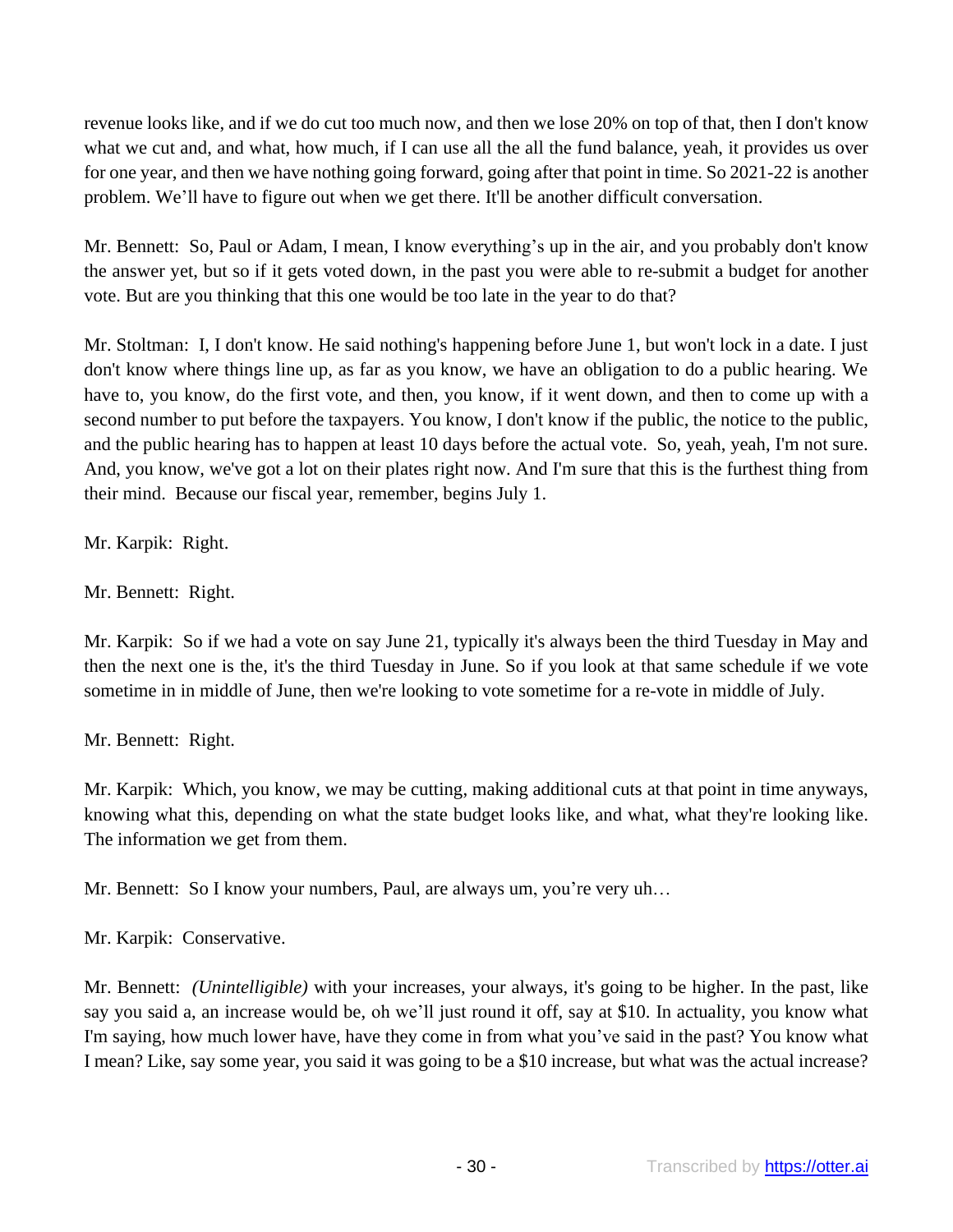## *(Unintelligible)*

Mr. Karpik: That one slide I gave you, um, really..

Mr. Stoltman: It all depends on the assessed value. And that *(unintelligible).*

*(Unintelligible)*

Mr. Karpik: The assessed value is really the, your full value tax rate, so in 12-13, if *(unintelligible)* was 3 to 4% increase, you only ended up seeing at 2.4-2.5% increase.

Mr. Bennett: Okay, okay.

Mrs. Hopcia: Paul?

Mr. Karpik: But that's if your house stayed exactly at the same value.

Mr. Bennett: Right.

Mr. Karpik: So if somebody came in, the assessor came in and raise your house up from 100,000 to 110,000, then that, that difference is not going to look the same, it could be more or less depending on what the rate increase is. It's, it's tough for me to answer. If your full value of your house stayed exactly the same, exactly the same, odds are you will see less than what the tax levy increase is. Incredibly likely.

Mr. Karalus: Paul, do we have any idea about the growth of our community? I mean, I drive around and I see lots of, you know, new houses, some really big ones over on Westwood there, but they're being built. Do you know, any ideas how that will affect the taxing impact?

Mr. Karpik: I know that there are new houses because I drive home a lot. I, I drive through the different areas. I know there's a lot of new houses being built. The issue I have right now was worrying about what *(unintelligible)* our businesses are right now, the assessed value of our business could be what isn't going to impact our assessed values. As much as our new residential builds are helping us and the home sales are helping us, for instance, the value that Tops plaza goes down by *(unintelligible)* dollars, then, because of all this, then that, that's a big impact on us as well. So there's different things that can impact it. So we may have the residential side we'll be seeing a lot of increase, but in the business side, you may see flatten, or even decreasing because they just don't have the value of the property anymore because of not being able to work and do things and provide services and make products. So it's a tough answer. My guess would be that we're going to see a little bit of an increase in assessed value next year. *(Unintelligible)* I think 2012-13 would probably be a good gauge as to where you're going to see the assessed value, maybe a, maybe a modest change in the assessed value this year.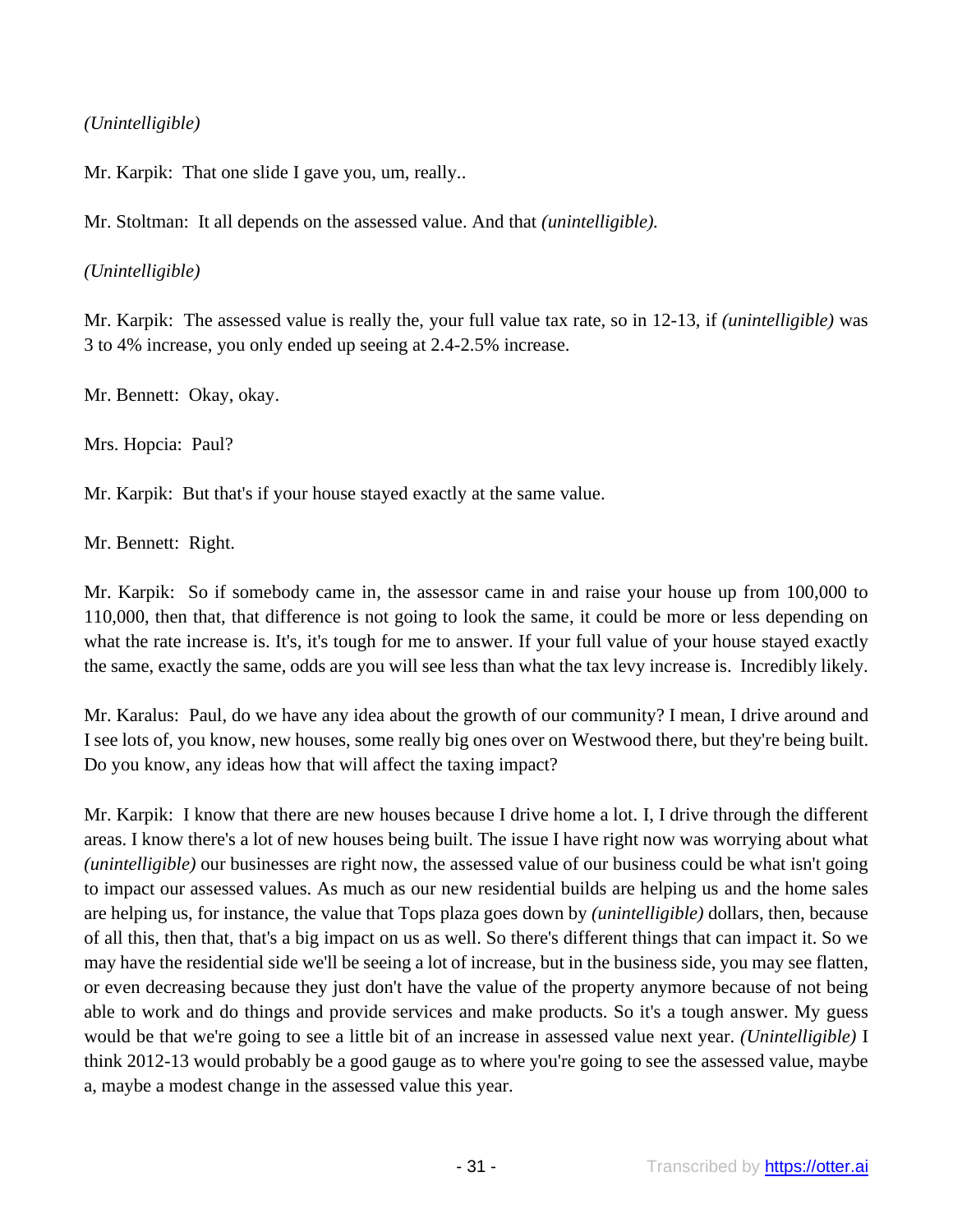Mr. Bennett: You think so? Even with the housing market, kind of, like at a standstill, right now?

Mr. Karpik: Yeah, but you remember the housing market for most of the year was red hot, Mike, so.

Mr. Bennett: Yeah, but I mean, for this past month or two.

Mr. Karpik: I think..

Mr. Bennett: Like nobody sees..

Mr. Karpik: If I bought a house in the last nine months, I probably paid way more than it would have been, it would have been assessed for before it was on the market.

Mr. Bennett: Right. Yeah, sure. No, I was just saying that, like in the past month and a half here, probably hardly anybody's bought a house. You know what I mean? Like that's an affect.

Mr. Stoltman: Right.

Mr. Bennett: The assessment, that's all I mean.

Mr. Karpik: I don't know because if you're not selling your house, your house is going to be worth the same value.

Mr. Bennett: Okay.

Mr. Karpik: So there's no gauge, because nobody right now is buying or selling a house. There is not a lot of people buying and selling houses right now.

Mr. Bennett: Right.

Mr. Karpik: So there's not gonna be any transaction, so my house that I know is worth 100 grand right now, and I don't do anything with it, I'm probably still, it's still worth \$100,000.

Mr. Bennett: Right, I just…

Mr. Karpik: Now, if I just say, and somebody buys it for me for 75, then it's worth 75.

Mr. Bennett: Right. I just mean the assessment isn't gonna go up on, you know what I mean, like because there's?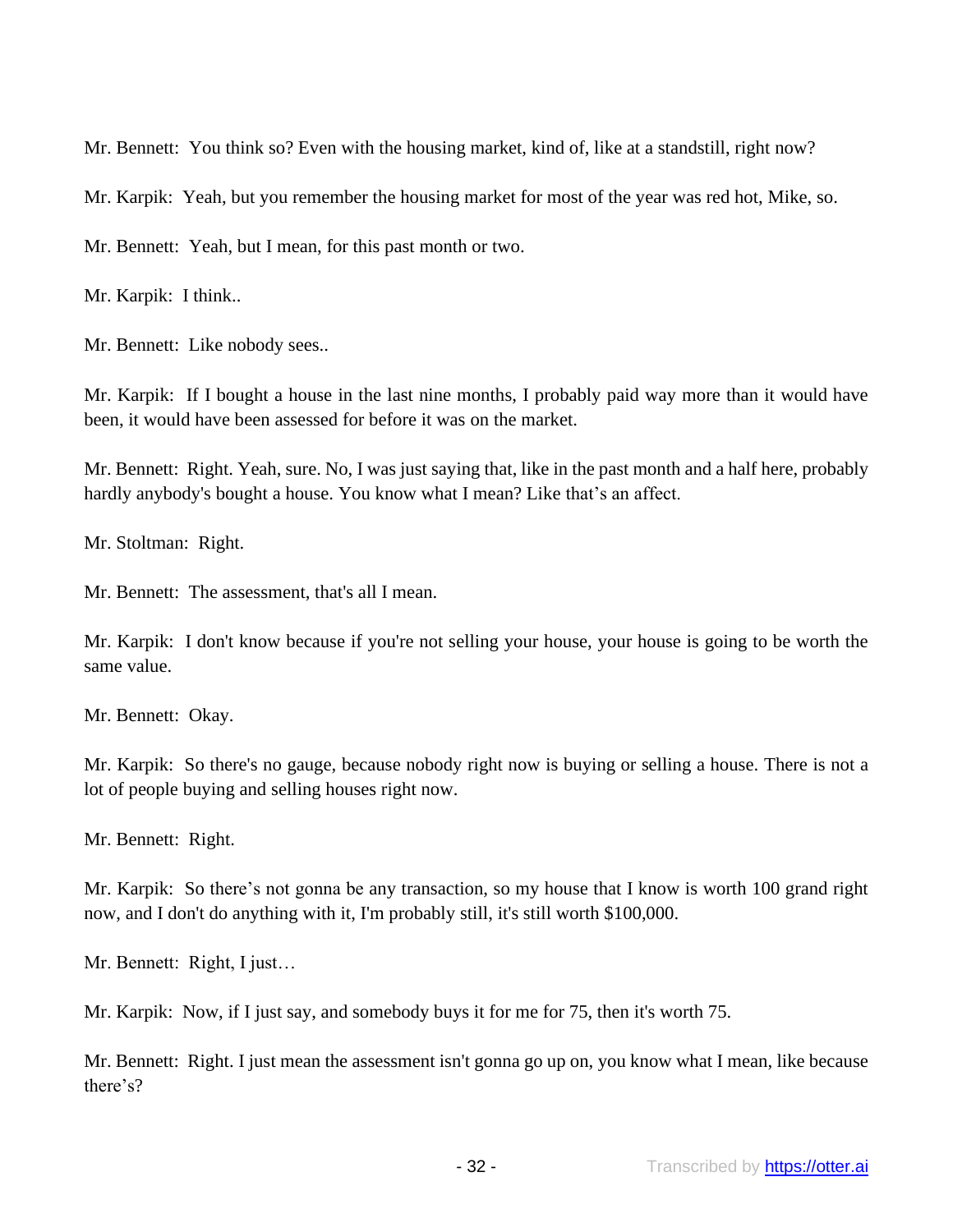Mr. Stoltman: On the total value, Mike?

Mr. Bennett: Like, not a lot of houses being sold for the assessment to rise on this last month.

Mr. Stoltman: You're talking about the total, total value for the entire year. The assessments go from August to August, or August to the end of July?

Mr. Karpik: Yeah, I think, I think it's, I think it's till like, it's not quite that year. It's a couple months lag because they have to, I think it might be till March or something, 31<sup>st</sup>. It's a different timeframe so they have enough time to prepare the assessments. But yes, so it's gonna, it's gonna be a lag. We may see the impact of what's going on right now this quarter in our next year's assessed values.

Mr. Bennett: Okay.

Mr. Karalus: And here's another question…

Mr. Karpik: I don't *(unintelligible)* 2021-22 tax year versus the 2020 21. tax year.

Mr. Karalus: Here's another question. I don't know if anybody has any answers or thoughts on this, but with uh, will, does anybody think that the pandemic may affect any of the town's choosing or not choosing to reassess their properties?

Mr. Stoltman: I don't know.

Mr. Karpik: Yeah, I don't know either.

Mrs. Hopcia: Well, we need to give Paul a direction, so.

Mr. Karpik: Well, just a gauge. I know, if we, if we're told by next meeting, we'll let you know ahead of time if we need to adopt on May  $7<sup>th</sup>$ . If we don't, we could always talk about it again. And if we, even if we, it ended up being that we had to adopt by April, by May 15, we could schedule another meeting to adopt a proposed budget for the community to vote on.

Mrs. Hopcia: *(Unintelligible)* off, but I definitely think, I mean, you need to understand where we're coming from; that we want to look at a reduced levy so, I mean, we, luckily we don't have to make that decision today. So I guess…

Mr. Stoltman: Well we'll work, Jill, we'll work to that 2.75, you know, 2.85 or somewhere, somewhere in there if I'm hearing everybody correctly.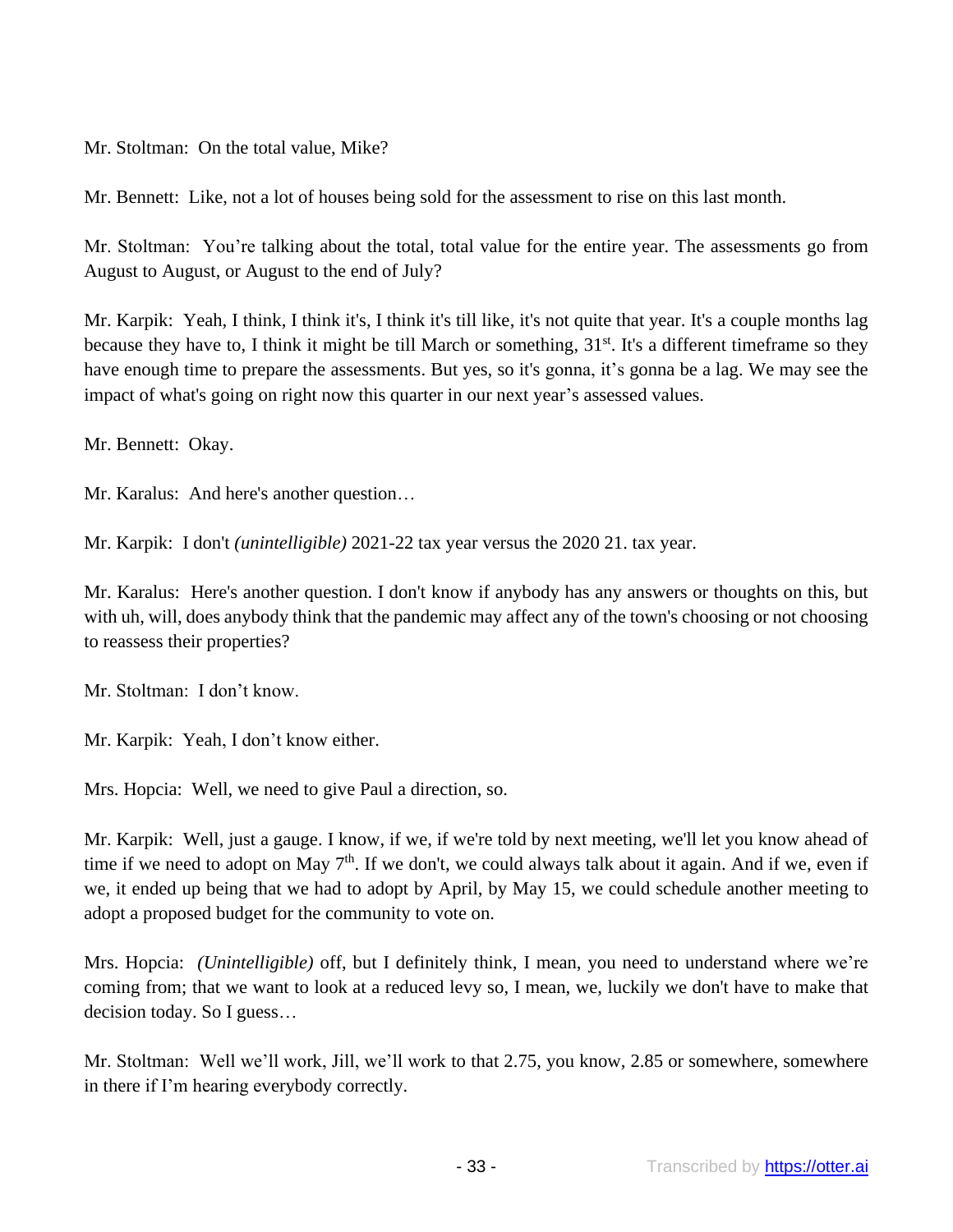Mr. Karalus: I think 2.85 would be a nice number, if you could. I don't know what the rest of the board thinks.

Mrs. Hopcia: Mike Karpie, what do you think?

Mr. Karpie: I could live with 2.85.

Mr. Hopcia: Ken?

Mr. Stoldt: Yeah, I wouldn't want to go higher than that.

Mr. Hopcia: Okay, Tanya?

Mrs. Lords-Quinn: Yeah, not any higher than 2.85.

Mrs. Hopcia: Ok, Jim?

Mr. Yoerg: I'll be the minority and say I would go higher than 2.85. But what I'd like to know, *(unintelligible)* I've said too much, but what I'd like to know is, and I was there back in 2010, when we had all these cuts, and one of the things I remember the board had requested was, you know, when we looked at next year, we got to cut a million dollars during the school year, if we have to cut another \$60,000. Now, a lot of this conversation came up with well, are people going to get laid off? Or are we going to lose programs or going to increase class sizes and all those were real conversations. And I remember one of the things we discussed was what is mandatory and what is not mandatory? And I know we looked at when we were making some of the cuts, it was right along the lines of we were talking about varsity sports, JV sports, modified.. that's, that's how deep those cuts went last time. I don't want to, I agree with everybody on the board; I don't want to see a lot of impact to our curriculum, allow the impact to our students, to the programs that we have fought so hard for over the last 8, 10, 15 years to put in place, the cuts next year, unless the federal government coming in with a bailout, can be devastating to us. And we don't have an opportunity beyond this vote here to raise additional monies and get additional money. So I'm happy to stay under 3%. And I think that, that's what, that's a very good call, I think. I agree with Paul, that the 2.99 makes us look like a gas station.

Mr. Karalus: Yeah, you do.

Mr. Yoerg: But certainly to try and get it down, I think would be the right move. But I am also concerned about what we're cutting in order to get to that point. I want to make sure that, I want to understand, maybe no make sure, I just want to understand what impact it's going to have on students. Because I agree with, with, with Paul, I'm sorry, with Mike, Mr. Karpie. We were hired, we were voted in by the community to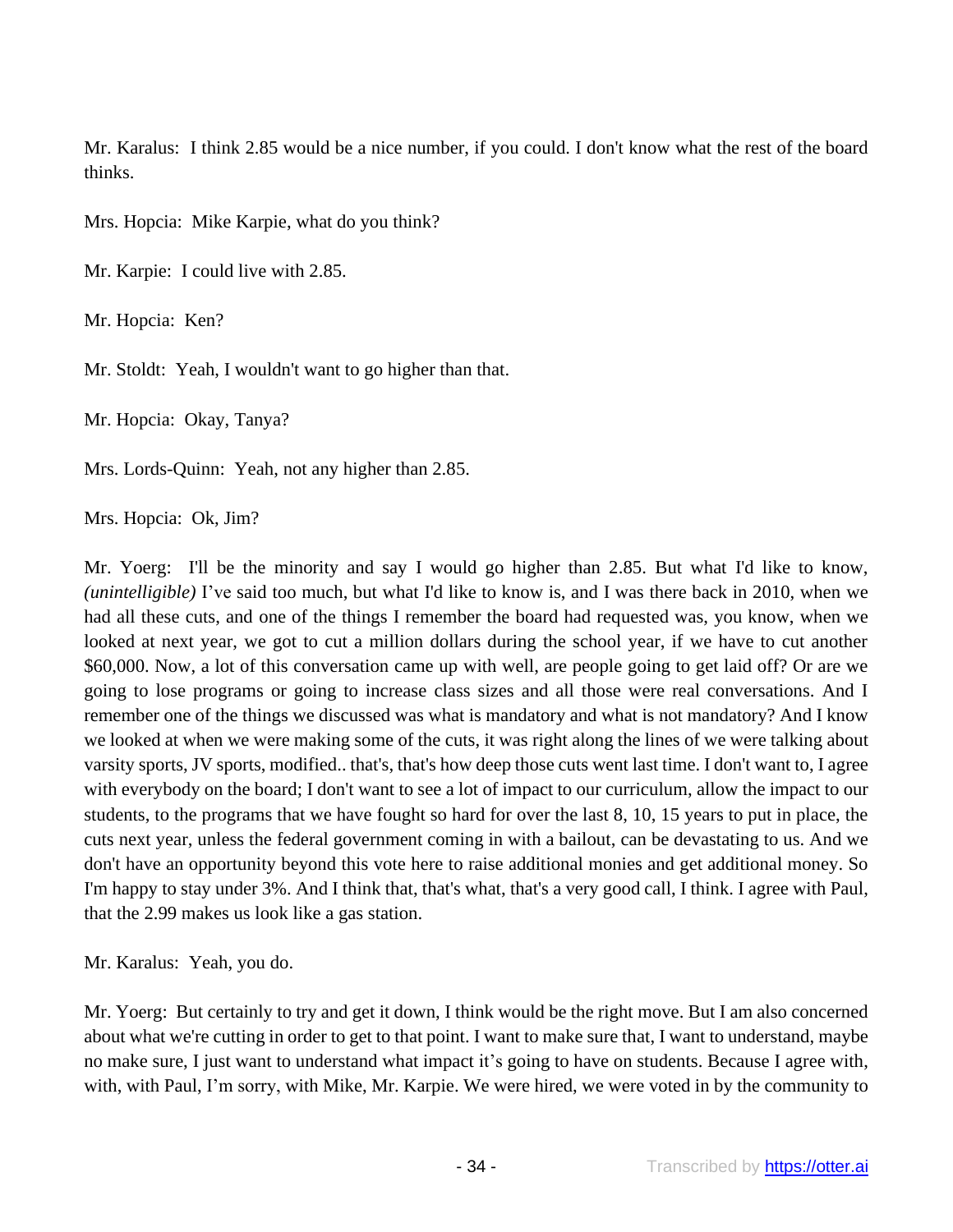be diligent to them as well. Many of those community members are also parents of our students, well all they all are, and many of those individuals are also employees of the district. So we have, we have this, this, this job to do, and that job to do is to be the most responsible, we can. 3.28's scary number, it's a very scary number. So I just want to understand and certainly, Paul, you do a great job of keeping us up to date as far as on the cuts that we're at and what we've done. And I would look forward to understanding the additional cuts that would have to come with dropping down another 40 to \$80,000 in our budget right now.

Mr. Stoltman: Yep, we'll continue to provide you with that information as we get there. Obviously we'll meet with the administrators and have this conversation in the coming weeks.

Mrs. Hopcia: Alright.

Mr. Karpik: And if we can provide you guys with anything before we make decisions, please let us know. We can try to pull the information together for you.

Mrs. Hopcia: Okay.

Mr. Karpik: All right.

Mr. Karalus: And Thanks, Paul. I just want to extend a thank you. I know this is extremely difficult and stressful for you. And I really appreciate the work that you do for us

Mr. Karpik: Thanks. I know it's stressful for everybody. So we just, we're just trying to do what, we're all trying to do the right thing and it's hard.

Mrs. Hopcia: We are. Alright.

Mr. Stoltman: Alright. We good, did you? I'm sorry, did, you were able, to touch on, each board member weighed in on that?

Mrs. Hopcia: I believe so. Everybody got it?

Mr. Karalus: Yep, I'm good.

Mrs. Hopcia: *(Unintelligible)..*.missed ya.

Mr. Bennett: Yeah, I'm good with it.

Mrs. Hopcia: Okay.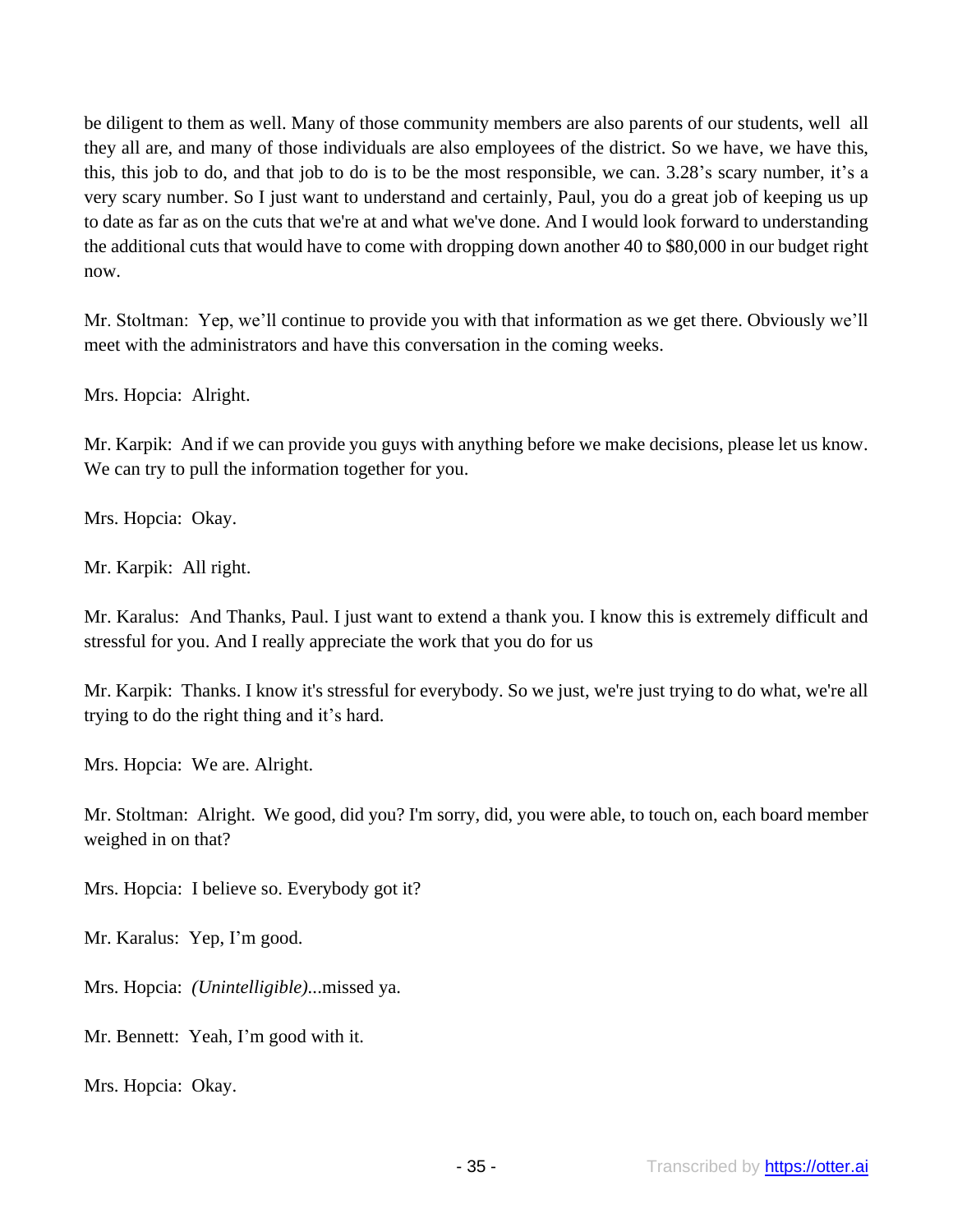Mr. Stoltman: Alright.

Mr. Karpik: I have to, yes.

Mr. Stoltman: You gonna switch back? I don't have any updates. *(Unintelligible).* You may or may not have seen Heather Lee, who, hopefully she's not listening. I'm going to dominate her the next time we're back in session and visiting one another and actually doing these board meetings in person. She's my nomination for the next Bulldog backer award, she does a fabulous job of covering our district and our schools. She reached out to me, some of you may have seen the interview on channel 2. While I took the interview, I want you to know that I really encouraged her to interview the people that were making the meals, delivering the meals, the boots on the ground, if you will, but due to the circumstances, she couldn't come in and didn't want to, to meet with people in person. I did it via zoom, but I was the face on there, but the ladies, the ladies that are delivering the food and preparing the food, those are the true, true people that should have been recognized. So I tried to do my best to recognize them.

Mrs. Hopcia: All right, so this is going to be the tricky part for our executive session. I do need a motion, but I just want to make sure everybody is able to get there.

### *(Unintelligible – people talking over each other)*

Mr. Stoltman: Can we um, I don't know if anybody has any questions for Frank Frank's got his annual report. You had a chance to see it. Does anybody have any questions for Frank? I know he's anxiously awaiting on one of these screens, probably to answer some questions if you have them.

Mrs. Hopcia: He's very anxious.

Mr. Stoltman: Or if Frank has any highlights. Tracy, could you unmute Frank? There he is. Look it he can't, he can't be seated.

Mr. Rizzo: Good evening. No, I just want to, you know publicly really thank my staff. Both you know Mr. Willard and Mr. Kroll are supporting over 800 student machines at home as well as 200 staff machines. So you know, we installed some software called TeamViewer, which allows us to remote in and we, you know, we're on computers. We're also in at school on Mondays and Thursdays to dispense stuff. We have kids will know, let us know that they need a new charger. We've had staff members and need new pens. So we've got a supply of parts and supplies and just trying to make sure that everything continues to keep working. So kudos to my staff. So, you know, we're doing the best we can to keep everybody working, you know, with what they need to go through and do. So it's an awful lot of technology. And, you know, like I said, it's a, it's a team effort. So I'm really pleased at how things have been going so far with that.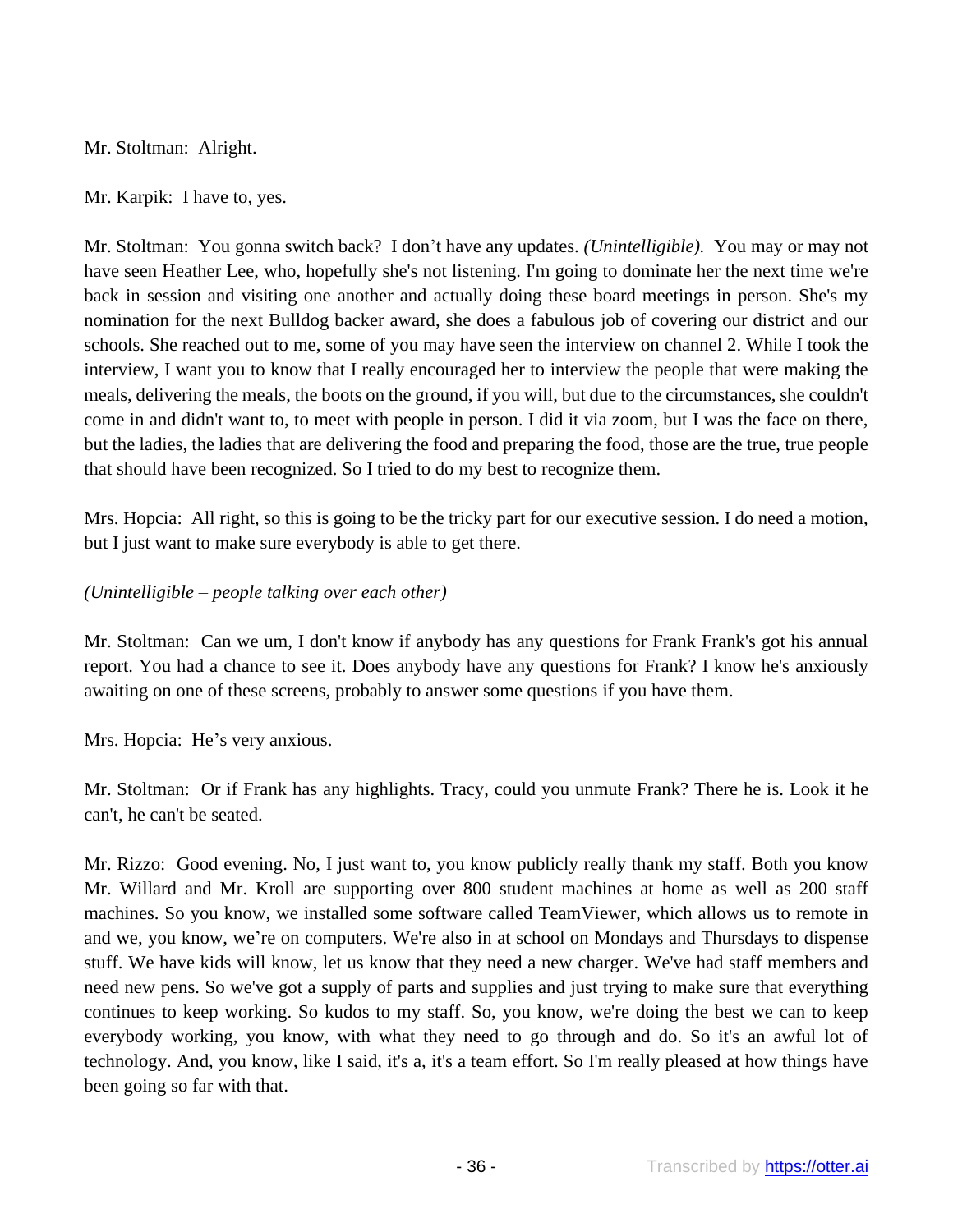Mrs. Hopcia: And do I get to publicly congratulate you on your exciting news into the doctoral?

Mr. Rizzo: Oh, sure. Sure. So, yeah, I've been accepted the University of Buffalo as a doctoral student. I'll be getting my EDD. It'll take three years, part-time. It was supposed to start next month, but because of all this, UB decided to push everything to the fall. So, but I'll still be able to graduate in May of 2023, so.

Mrs. Hopcia: So in three years we'll call him Dr. Rizzo.

Mr. Stoltman: That's right.

Mr. Karalus: Congratulations.

Mr. Rizzo: Thank you.

Mr. Stoltman: And Frank, thanks for thanks for recognizing your staff. If I failed to do that. They're, they're incredible and a lot of positive comments, people coming through picking up meals and saying, oh, we're going to get my charger. I'm supposed to meet Mr. Rizzo to get my charger today too. So thank you.

Mr. Rizzo: Okay.

Mrs. Hopcia: All right. So I do need a motion to go into Executive Session for contractual matters.

Mr. Yoerg: So moved.

Mr. Karalus: Second.

Mrs. Hopcia: All in favor?

The District Clerk asked for a roll call:

Mr. Karpie: aye; Mrs. Lords-Quinn: aye; Mrs. Hopcia: aye; Mr. Bennett: aye; Mr. Stoldt: aye; Mr. Yoerg: aye; Mr. Karalus: aye.

Mrs. Hopcia: So moved. Thank you everyone for tuning in. We will be coming back for a very brief closure so don't feel that you need to stick around. But thank you for attending this evening. Tracy, you're going to put us all on mute?

District Clerk: Mute? Yep, mute.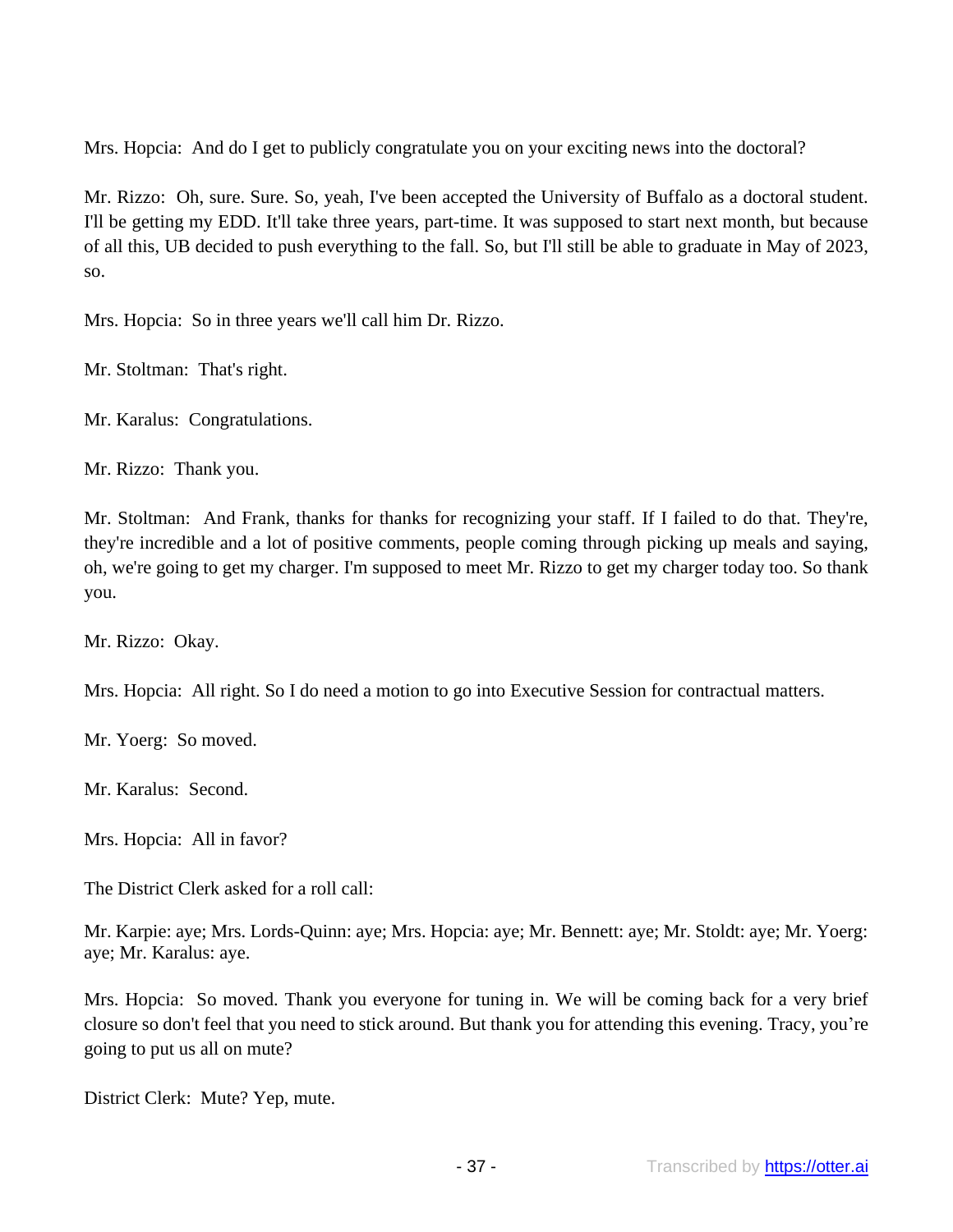Mrs. Hopcia: Okay, let's see if this works lady.

*The Board of Education entered into executive session.*

District Clerk: I lost some of you.

Mrs. Hopcia: They might get when you get back to the other steps that

Mr. Karalus: They may just log back in.

Mr. Stoltman: Yeah, all they probably need to do is just click on the original invitation but, do you think we need to call them and tell them?

Mrs. Hopcia: They are all right here. Can't we just, look, here they are (on Mrs. Hopcia's device).

Mr. Stoltman: That probably would work if you've got..

Mr. Yoerg: You got four of us.

Mr. Stoltman: That's true.

*(Unintelligible – people talking at the same time)*

Mr. Karalus: What do we have left to do?

Mr. Yoerg: Just close the meeting, right?

Mr. Bennett: Close it out.

Mr. Karalus: Oh, well if we've got an um, a quorum, all we need is the four of us to close it out, right?

Mr. Yoerg: Right.

Mr. Bennett: Good, because my battery's about to die. On my phone and the iPad.

*(Unintelligible – people talking at the same time)*

Mr. Yoerg: You can plug it in.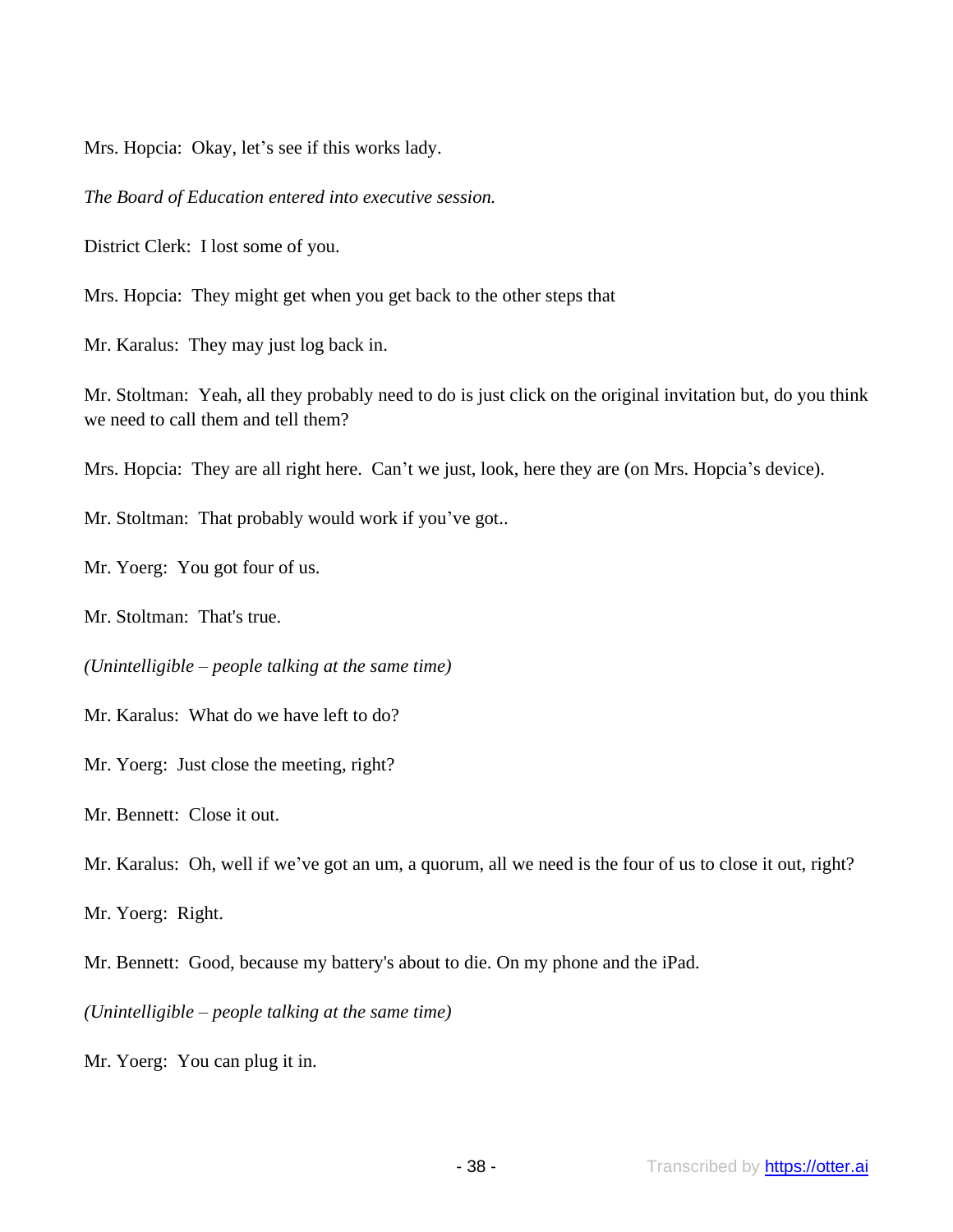Mr. Bennett: I have no where to plug it in.

Mr. Karalus: I just got my pack.

Mr. Stoltman: Ice pack.

Mr. Yoerg: Unbelievable.

Mrs. Hopcia: Motion to adjourn?

Mr. Yoerg: So moved.

Mr. Karalus: Second.

Mrs. Hopcia: Thank you. All in favor?

The District Clerk asked for a roll call:

Mr. Karpie: aye Trace; Mrs. Hopcia: aye; Mr. Bennett: aye; Mr. Yoerg: aye; Mr. Karalus: aye.

Mrs. Hopcia: Did you get Tanya?

District Clerk: Mrs. Lords-Quinn?

Mrs. Lords-Quinn: Aye.

Mrs. Hopcia: Did you hear her?

District Clerk: Mr. Stoldt?

Mr. Stoldt: Aye.

Mrs. Hopcia: Did you hear him?

District Clerk: Yep.

Mrs. Hopcia: Okay. Motion passes. Motion carries. Thanks everyone.

District Clerk: No we have to adjourn the meeting. We have to adjourn the meeting.

Mrs. Hopcia: We did adjourn the meeting.